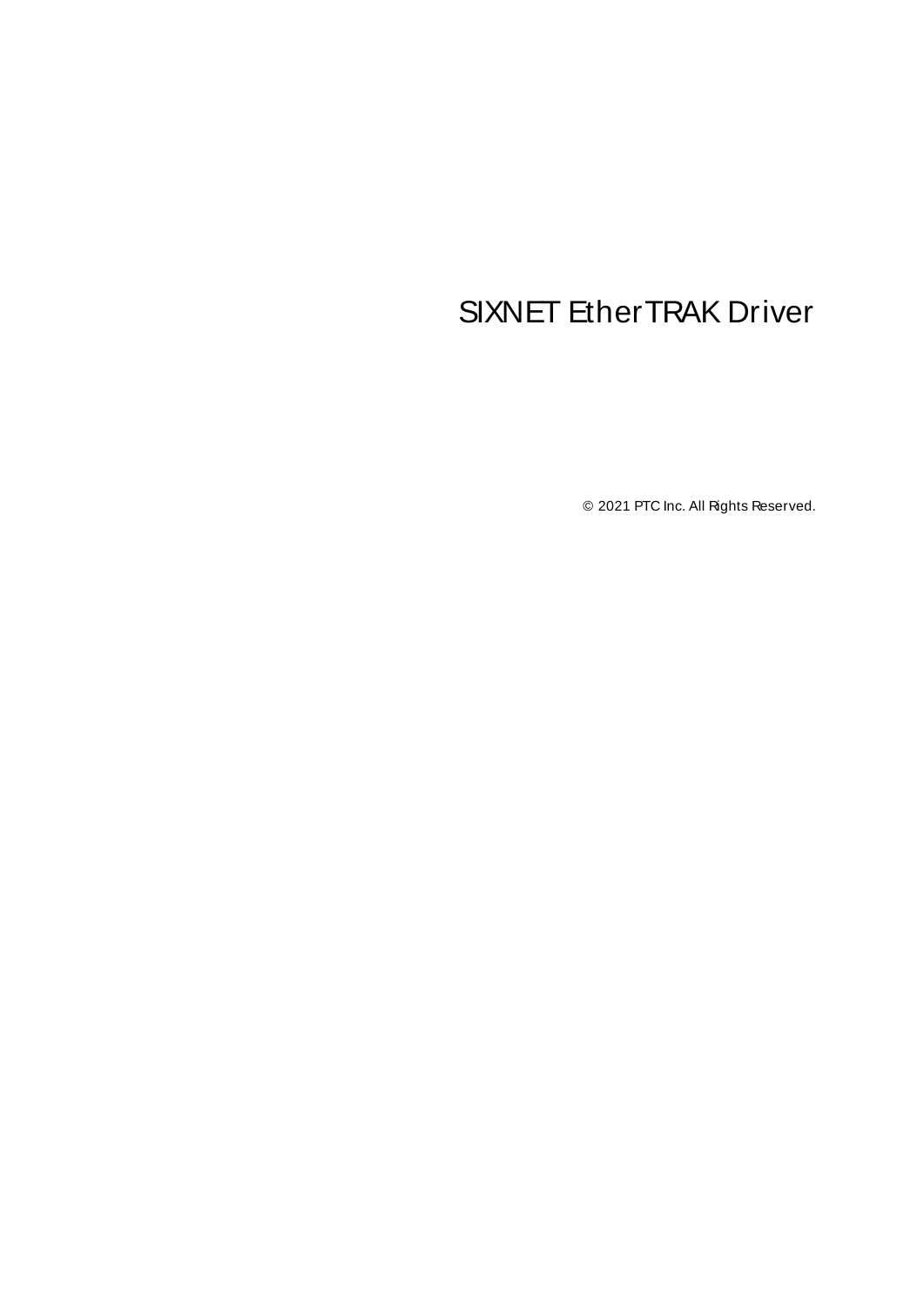# <span id="page-1-0"></span>Table of Contents

| Addressing RS-485 RemoteTRAK Devices Over the Ethernet  14                                                                  |  |
|-----------------------------------------------------------------------------------------------------------------------------|--|
|                                                                                                                             |  |
|                                                                                                                             |  |
|                                                                                                                             |  |
| Data Types Description manufacture and the USA of the USA of the USA of the USA of the USA of the USA of the U              |  |
|                                                                                                                             |  |
|                                                                                                                             |  |
|                                                                                                                             |  |
| Address' <address>' is out of range for the specified device or register  21</address>                                      |  |
|                                                                                                                             |  |
|                                                                                                                             |  |
|                                                                                                                             |  |
|                                                                                                                             |  |
|                                                                                                                             |  |
|                                                                                                                             |  |
| Winsock V1.1 or higher must be installed to use the SIXNET Ether TRAK device driver 23                                      |  |
| Bad address in block [ <start address=""> to <end address="">] on device '<device name="">' 23</device></end></start>       |  |
| Block size mismatch reading [ <start address=""> to <end address="">] on device '<device name=""> 23</device></end></start> |  |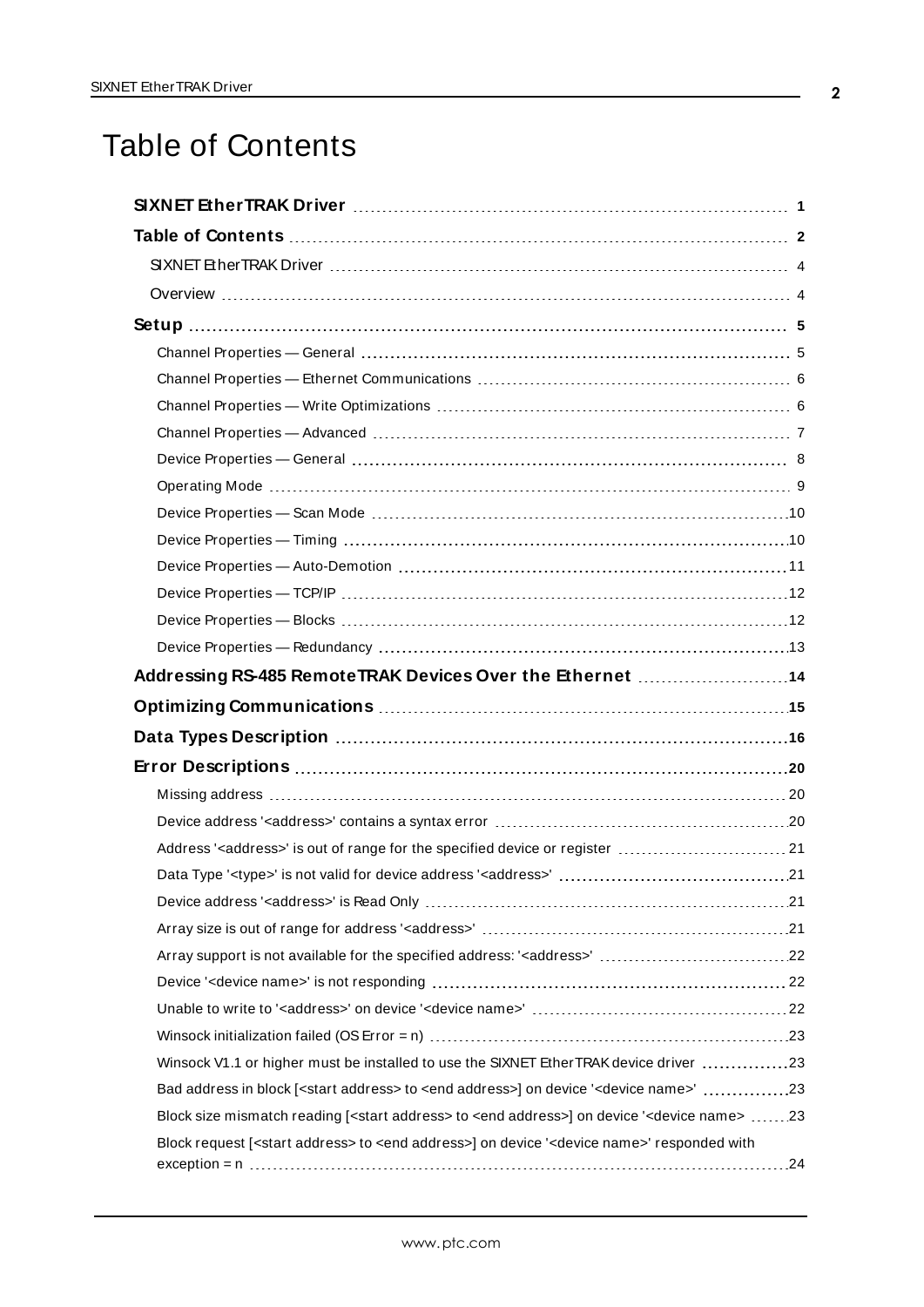**[Index](#page-24-0) [25](#page-24-0)**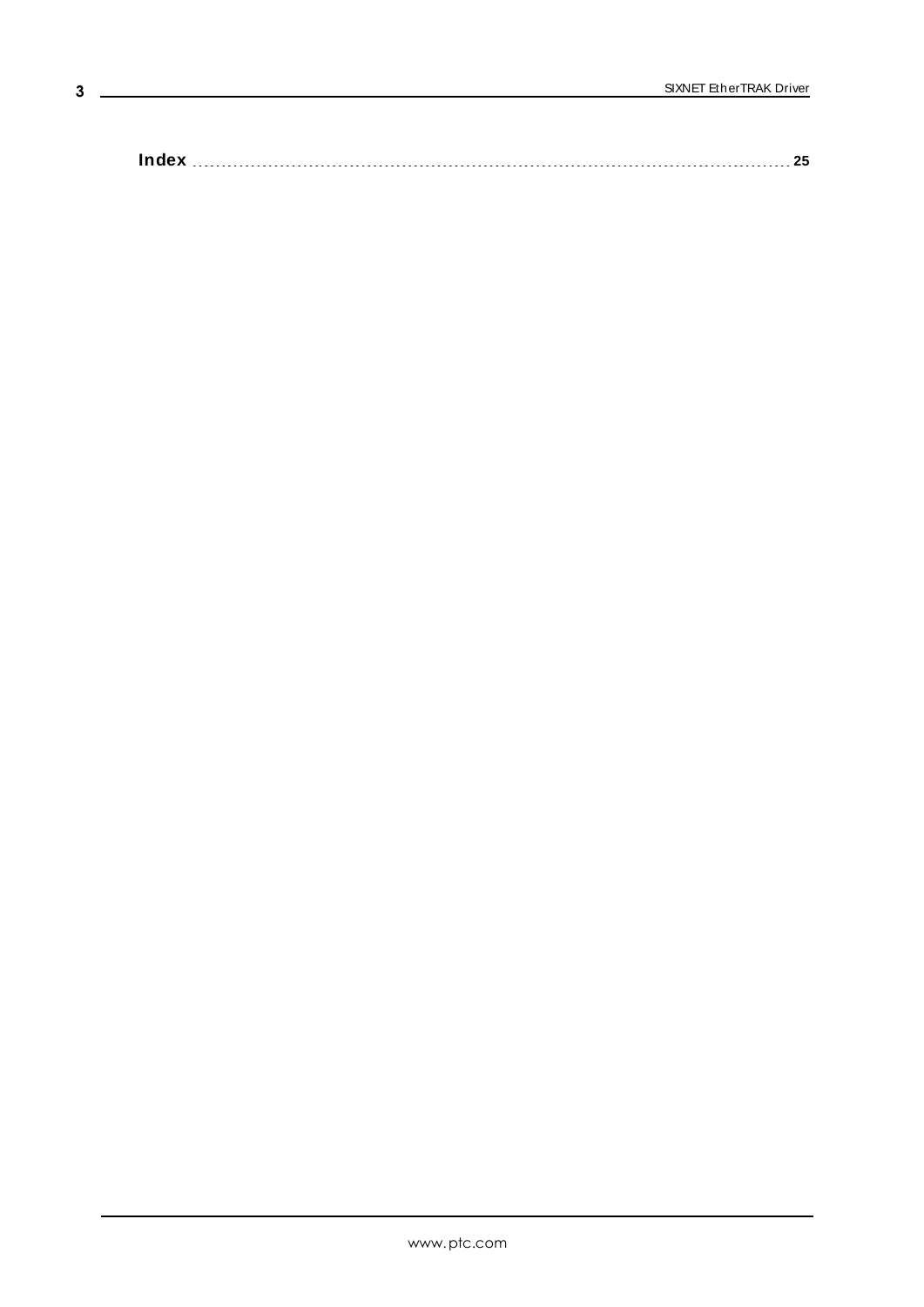#### <span id="page-3-0"></span>**SIXNET EtherTRAK Driver**

Help version 1.018

#### **CONTENTS**

**[Overview](#page-3-1)** What is the SIXNET EtherTRAK Driver?

**[Device](#page-4-0) Setup** How do I configure a device for use with this driver?

**Addressing [RemoteTRAK](#page-13-0) Devices Over the Ethernet**

How do I address RS-485 RemoteTRAK devices over Ethernet?

#### **Optimizing [Communications](#page-14-0)** How do I get the best performance from the SIXNET EtherTRAK Driver?

#### **Data Types [Description](#page-15-0)**

What data types does this driver support?

#### **Address [Descriptions](#page-17-0)**

How do I address a data location on a SIXNET EtherTRAKdevice?

#### **Error [Descriptions](#page-19-0)**

<span id="page-3-1"></span>What error messages does the SIXNET EtherTRAK Driver produce?

#### **Overview**

The SIXNET EtherTRAK Driver provides a reliable way to connect SIXNET EtherTRAKdevices to OPC client applications; including HMI, SCADA, Historian, MES, ERPand countless custom applications. It is intended for use with SIXNET Ether TRAK devices that support the Modbus Open TCP/UDP protocol. This driver utilizes UDPsocket communications to provide maximum performance with minimal overhead.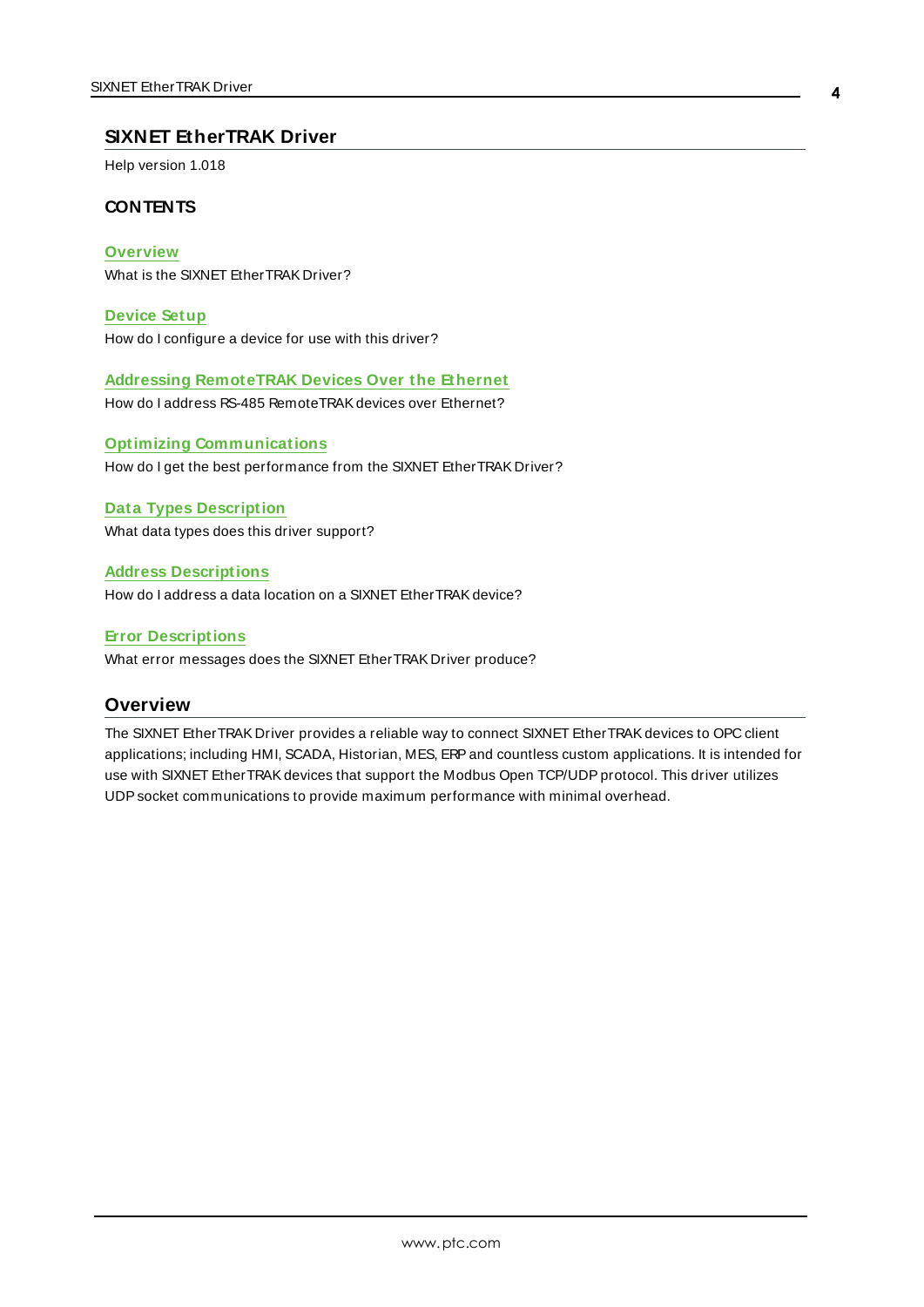#### <span id="page-4-0"></span>**Setup**

#### <span id="page-4-3"></span>**Supported Devices**

SIXNET EtherTRAKI/O modules (firmware version 2.10 or later) SIXNET RemoteTRAKI/O connected through an EtherTRAKI/O module.\* SIXNET VersaTRAK RTUs (firmware version 2.12 or later) SIXNET SIXTRAKgateways (firmware version 2.12 or later)

<span id="page-4-5"></span>\* Both the RemoteTRAKand EtherTRAK must have firmware version 2.01 or later.

#### <span id="page-4-4"></span>**Communication Protocol**

Modbus Open Protocol over Ethernet using Winsock V1.1 or higher.

#### **Channel and Device Limits**

The maximum number of channels supported by this driver is 100. The maximum number of devices supported by this driver is 1024 per channel.

#### <span id="page-4-2"></span>**Device ID (EtherTRAK IP Network Address without RemoteTRAK RS-485 Bridging)**

SIXNET EtherTRAKdevices are networked using standard IPaddressing. Determine and set the IPof the SIXNET EtherTRAK modules using the SIXNET Remote IO Toolkit. In general, the Device ID has the following format: YYY.YYY.YYY.YYY, where YYYdesignates the device IPaddress. Each YYYbyte should be in the range of 0 to 255. If intending to address RemoteTRAK modules hung from the SIXNET EtherTRAK module's RS-485 port, refer to **Addressing RS-485 [RemoteTRAK](#page-13-0) Devices Over Ethernet**.

#### <span id="page-4-1"></span>**Channel Properties — General**

This server supports the use of multiple simultaneous communications drivers. Each protocol or driver used in a server project is called a channel. A server project may consist of many channels with the same communications driver or with unique communications drivers. A channel acts as the basic building block of an OPC link. This group is used to specify general channel properties, such as the identification attributes and operating mode.

| <b>Property Groups</b>          | <b>Identification</b><br>$-1$ |                |
|---------------------------------|-------------------------------|----------------|
| General                         | Name                          |                |
| Write Optimizations<br>Advanced | Description                   |                |
|                                 | Driver                        |                |
|                                 | Diagnostics<br>$=$            |                |
|                                 | <b>Diagnostics Capture</b>    | <b>Disable</b> |

#### **Identification**

**Name**: Specify the user-defined identity of this channel. In each server project, each channel name must be unique. Although names can be up to 256 characters, some client applications have a limited display window when browsing the OPC server's tag space. The channel name is part of the OPC browser information. The property is required for creating a channel.

For information on reserved characters, refer to "How To... Properly Name a Channel, Device, Tag, and Tag Group" in the server help.

**Description**: Specify user-defined information about this channel.

Many of these properties, including Description, have an associated system tag.

**5**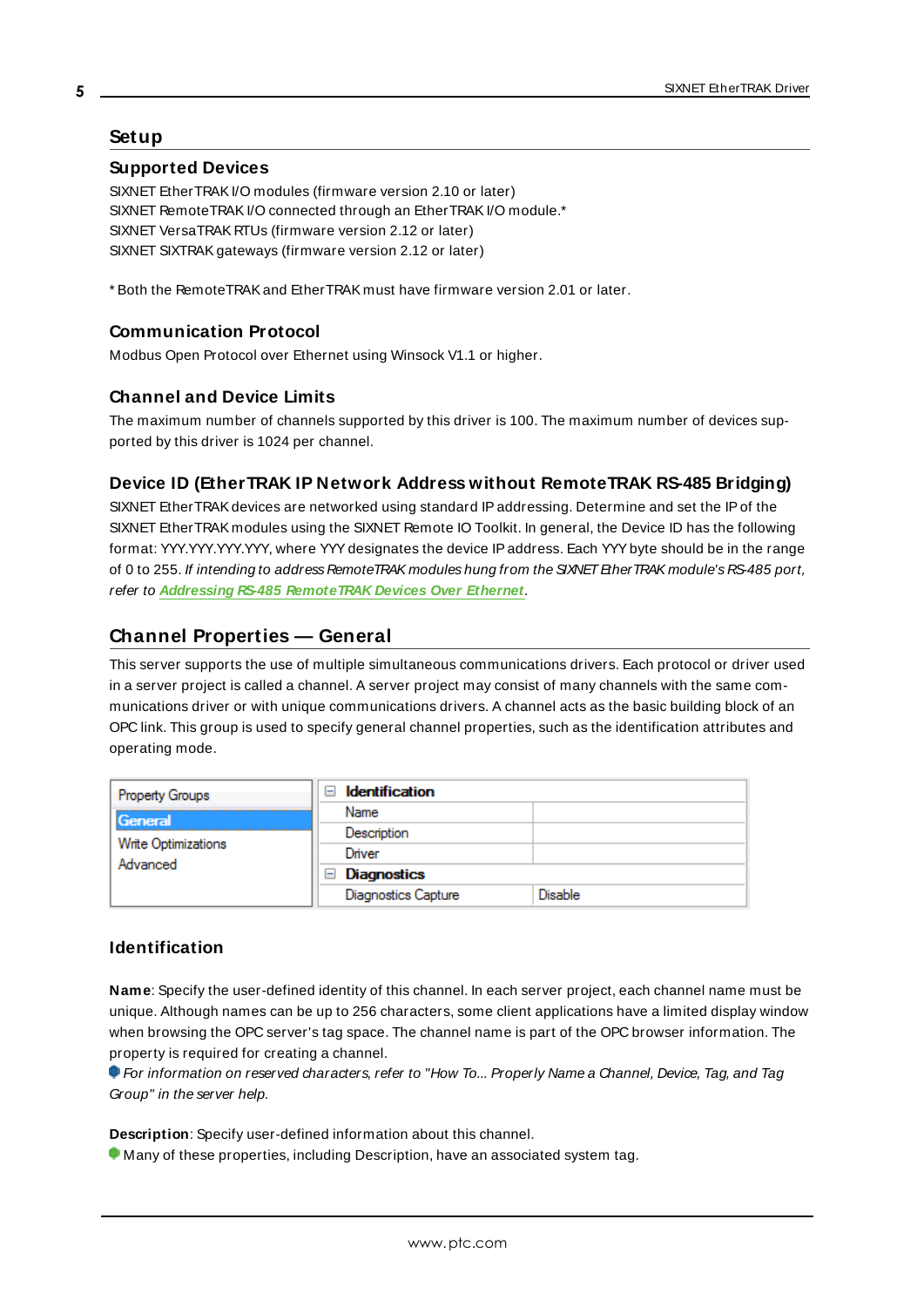**Driver**: Specify the protocol / driver for this channel. This property specifies the device driver that was selected during channel creation. It is a disabled setting in the channel properties. The property is required for creating a channel.

**Note**: With the server's online full-time operation, these properties can be changed at any time. This includes changing the channel name to prevent clients from registering data with the server. If a client has already acquired an item from the server before the channel name is changed, the items are unaffected. If, after the channel name has been changed, the client application releases the item and attempts to reacquire using the old channel name, the item is not accepted. Changes to the properties should not be made once a large client application has been developed. Utilize proper user role and privilege management to prevent operators from changing properties or accessing server features.

#### **Diagnostics**

**Diagnostics Capture**: When enabled, this option makes the channel's diagnostic information available to OPC applications allows the usage of statistics tags that provide feedback to client applications regarding the operation of the channel. Because the server's diagnostic features require a minimal amount of overhead processing, it is recommended that they be utilized when needed and disabled when not. The default is disabled.

**Note:** This property is not available if the driver does not support diagnostics.

<span id="page-5-0"></span>For more information, refer to "Communication Diagnostics" and "Statistics Tags" in the server help.

#### **Channel Properties — Ethernet Communications**

Ethernet Communication can be used to communicate with devices.

| <b>Property Groups</b>         | <b>Ethernet Settings</b><br>$\equiv$ |         |                          |
|--------------------------------|--------------------------------------|---------|--------------------------|
| General                        | Network Adapter                      | Default | $\overline{\phantom{0}}$ |
| <b>Ethernet Communications</b> |                                      |         |                          |
| <b>Write Optimizations</b>     |                                      |         |                          |
| Advanced                       |                                      |         |                          |

#### **Ethernet Settings**

**Network Adapter**: Specify the network adapter to bind. When left blank or Default is selected, the operating system selects the default adapter.

#### <span id="page-5-1"></span>**Channel Properties — Write Optimizations**

The server must ensure that the data written from the client application gets to the device on time. Given this goal, the server provides optimization properties to meet specific needs or improve application responsiveness.

| <b>Property Groups</b>     | $\Box$ Write Optimizations |                                      |
|----------------------------|----------------------------|--------------------------------------|
| General                    | <b>Optimization Method</b> | Write Only Latest Value for All Tags |
|                            | Duty Cycle                 |                                      |
| <b>Write Optimizations</b> |                            |                                      |

#### **Write Optimizations**

**Optimization Method**: Controls how write data is passed to the underlying communications driver. The options are: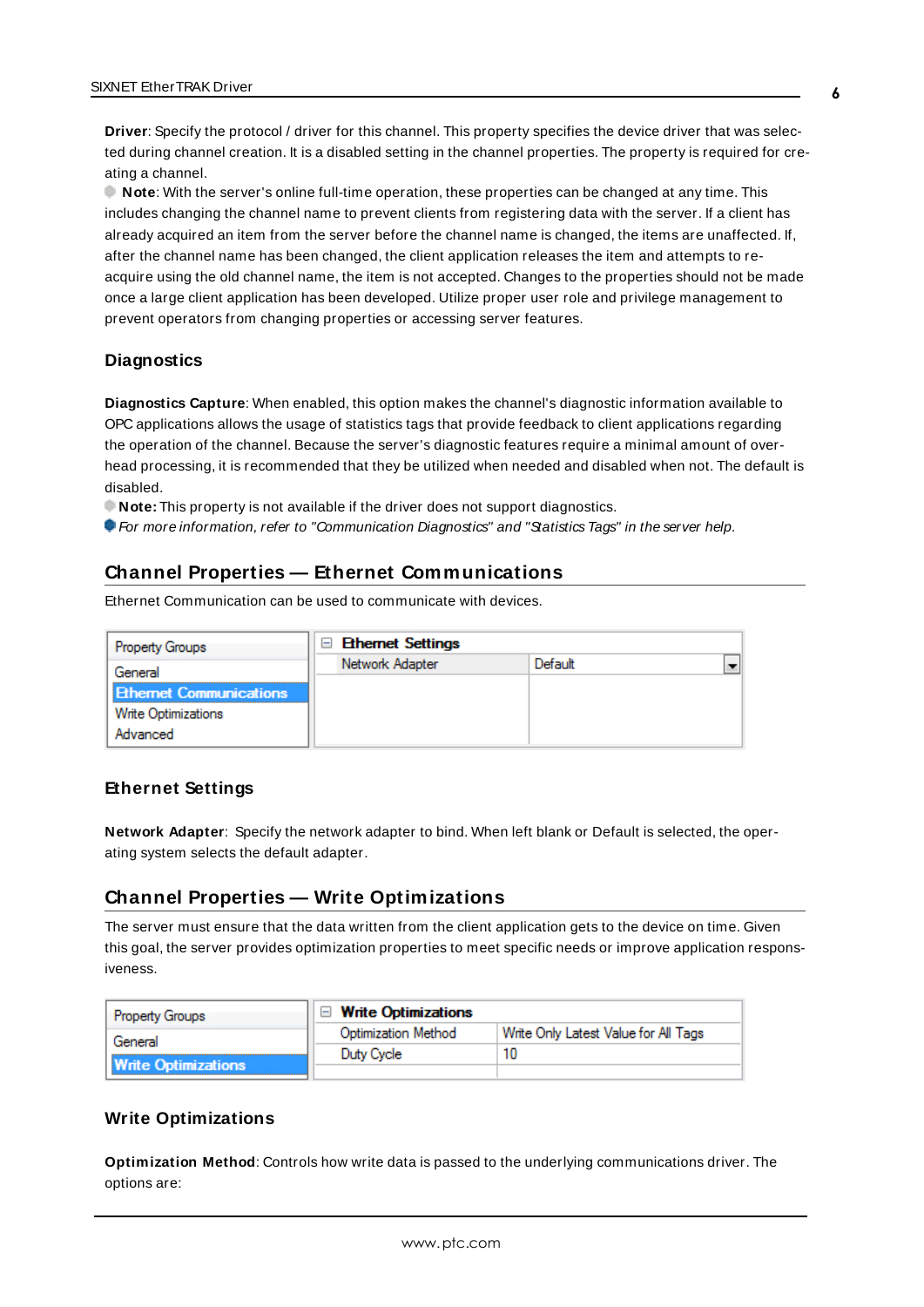- <sup>l</sup> **Write All Values for All Tags**: This option forces the server to attempt to write every value to the controller. In this mode, the server continues to gather write requests and add them to the server's internal write queue. The server processes the write queue and attempts to empty it by writing data to the device as quickly as possible. This mode ensures that everything written from the client applications is sent to the target device. This mode should be selected if the write operation order or the write item's content must uniquely be seen at the target device.
- <sup>l</sup> **Write Only Latest Value for Non-Boolean Tags**: Many consecutive writes to the same value can accumulate in the write queue due to the time required to actually send the data to the device. If the server updates a write value that has already been placed in the write queue, far fewer writes are needed to reach the same final output value. In this way, no extra writes accumulate in the server's queue. When the user stops moving the slide switch, the value in the device is at the correct value at virtually the same time. As the mode states, any value that is not a Boolean value is updated in the server's internal write queue and sent to the device at the next possible opportunity. This can greatly improve the application performance.

**Note**: This option does not attempt to optimize writes to Boolean values. It allows users to optimize the operation of HMI data without causing problems with Boolean operations, such as a momentary push button.

**• Write Only Latest Value for All Tags**: This option takes the theory behind the second optimization mode and applies it to all tags. It is especially useful if the application only needs to send the latest value to the device. This mode optimizes all writes by updating the tags currently in the write queue before they are sent. This is the default mode.

**Duty Cycle**: is used to control the ratio of write to read operations. The ratio is always based on one read for every one to ten writes. The duty cycle is set to ten by default, meaning that ten writes occur for each read operation. Although the application is performing a large number of continuous writes, it must be ensured that read data is still given time to process. A setting of one results in one read operation for every write operation. If there are no write operations to perform, reads are processed continuously. This allows optimization for applications with continuous writes versus a more balanced back and forth data flow. **Note**: It is recommended that the application be characterized for compatibility with the write optimization enhancements before being used in a production environment.

### <span id="page-6-0"></span>**Channel Properties — Advanced**

This group is used to specify advanced channel properties. Not all drivers support all properties; so the Advanced group does not appear for those devices.

| <b>Property Groups</b>     | $\Box$ Non-Normalized Float Handling        |                   |
|----------------------------|---------------------------------------------|-------------------|
| General                    | <b>Floating-Point Values</b>                | Replace with Zero |
| <b>Write Optimizations</b> | <b>Inter-Device Delay</b><br>$\blacksquare$ |                   |
| Advanced                   | Inter-Device Delay (ms)                     |                   |
|                            |                                             |                   |

**Non-Normalized Float Handling**: A non-normalized value is defined as Infinity, Not-a-Number (NaN), or as a Denormalized Number. The default is Replace with Zero. Drivers that have native float handling may default to Unmodified. Non-normalized float handling allows users to specify how a driver handles non-normalized IEEE-754 floating point data. Descriptions of the options are as follows:

- <sup>l</sup> **Replace with Zero**: This option allows a driver to replace non-normalized IEEE-754 floating point values with zero before being transferred to clients.
- <sup>l</sup> **Unmodified**: This option allows a driver to transfer IEEE-754 denormalized, normalized, non-number, and infinity values to clients without any conversion or changes.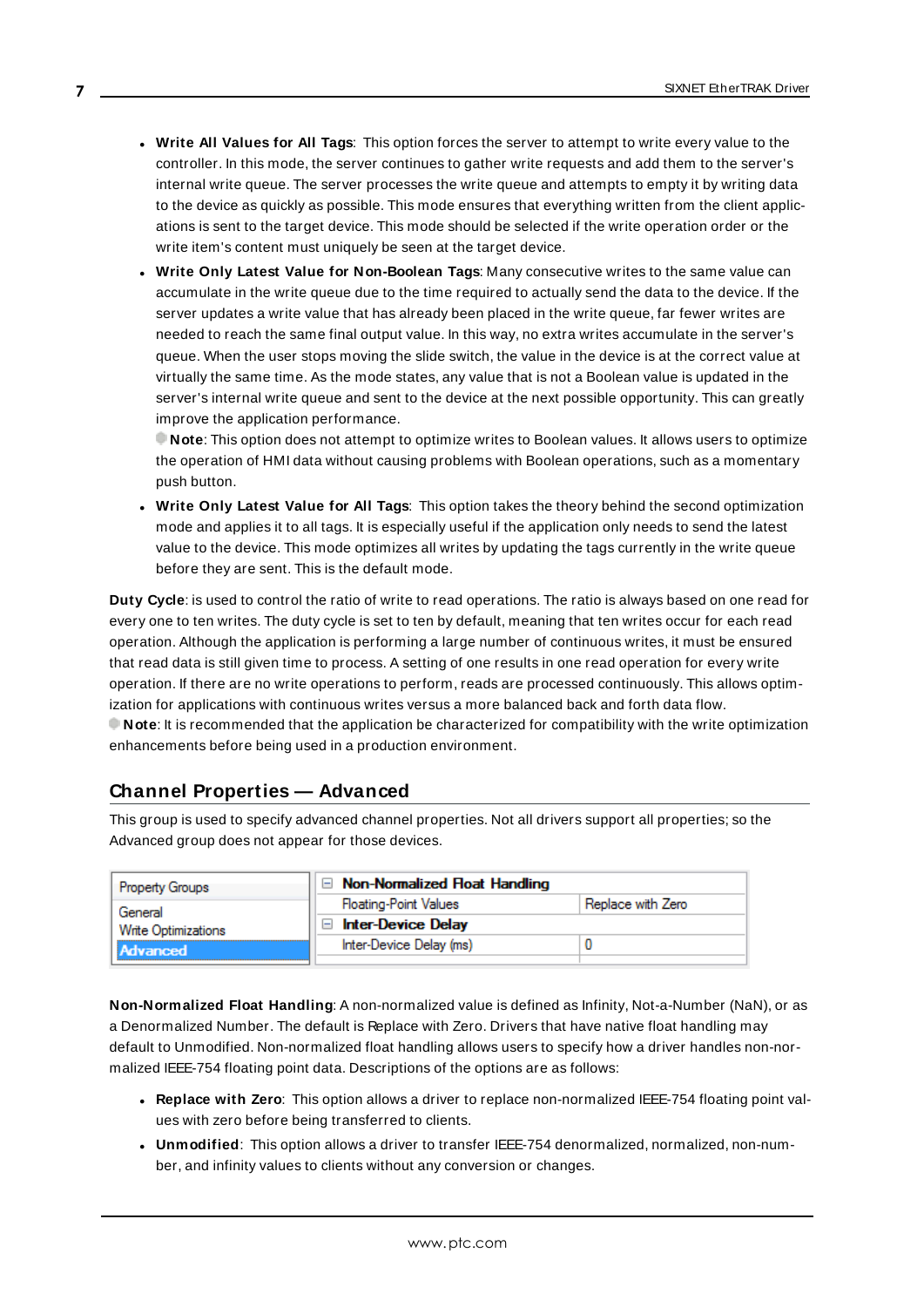**Note:** This property is not available if the driver does not support floating-point values or if it only supports the option that is displayed. According to the channel's float normalization setting, only real-time driver tags (such as values and arrays) are subject to float normalization. For example, EFM data is not affected by this setting.

For more information on the floating-point values, refer to "How To ... Work with Non-Normalized Floating-Point Values" in the server help.

**Inter-Device Delay**: Specify the amount of time the communications channel waits to send new requests to the next device after data is received from the current device on the same channel. Zero (0) disables the delay.

<span id="page-7-0"></span>**Note:** This property is not available for all drivers, models, and dependent settings.

#### **Device Properties — General**

A device represents a single target on a communications channel. If the driver supports multiple controllers, users must enter a device ID for each controller.

| <b>Property Groups</b> | $\Box$ Identification |         |
|------------------------|-----------------------|---------|
| General                | Name                  |         |
| Scan Mode              | Description           |         |
|                        | Channel Assignment    |         |
|                        | Driver                |         |
|                        | Model                 |         |
|                        | <b>ID</b> Format      | Decimal |
|                        | ID                    |         |

#### <span id="page-7-4"></span>**Identification**

**Name**: Specify the name of the device. It is a logical user-defined name that can be up to 256 characters long and may be used on multiple channels.

**Note**: Although descriptive names are generally a good idea, some OPC client applications may have a limited display window when browsing the OPC server's tag space. The device name and channel name become part of the browse tree information as well. Within an OPC client, the combination of channel name and device name would appear as "ChannelName.DeviceName".

For more information, refer to "How To... Properly Name a Channel, Device, Tag, and Tag Group" in server help.

**Description**: Specify the user-defined information about this device.

<span id="page-7-1"></span> $\bullet$  Many of these properties, including Description, have an associated system tag.

<span id="page-7-2"></span>**Channel Assignment**: Specify the user-defined name of the channel to which this device currently belongs.

<span id="page-7-3"></span>**Driver**: Selected protocol driver for this device.

**Model**: Specify the type of device that is associated with this ID. The contents of the drop-down menu depend on the type of communications driver being used. Models that are not supported by a driver are disabled. If the communications driver supports multiple device models, the model selection can only be changed when there are no client applications connected to the device.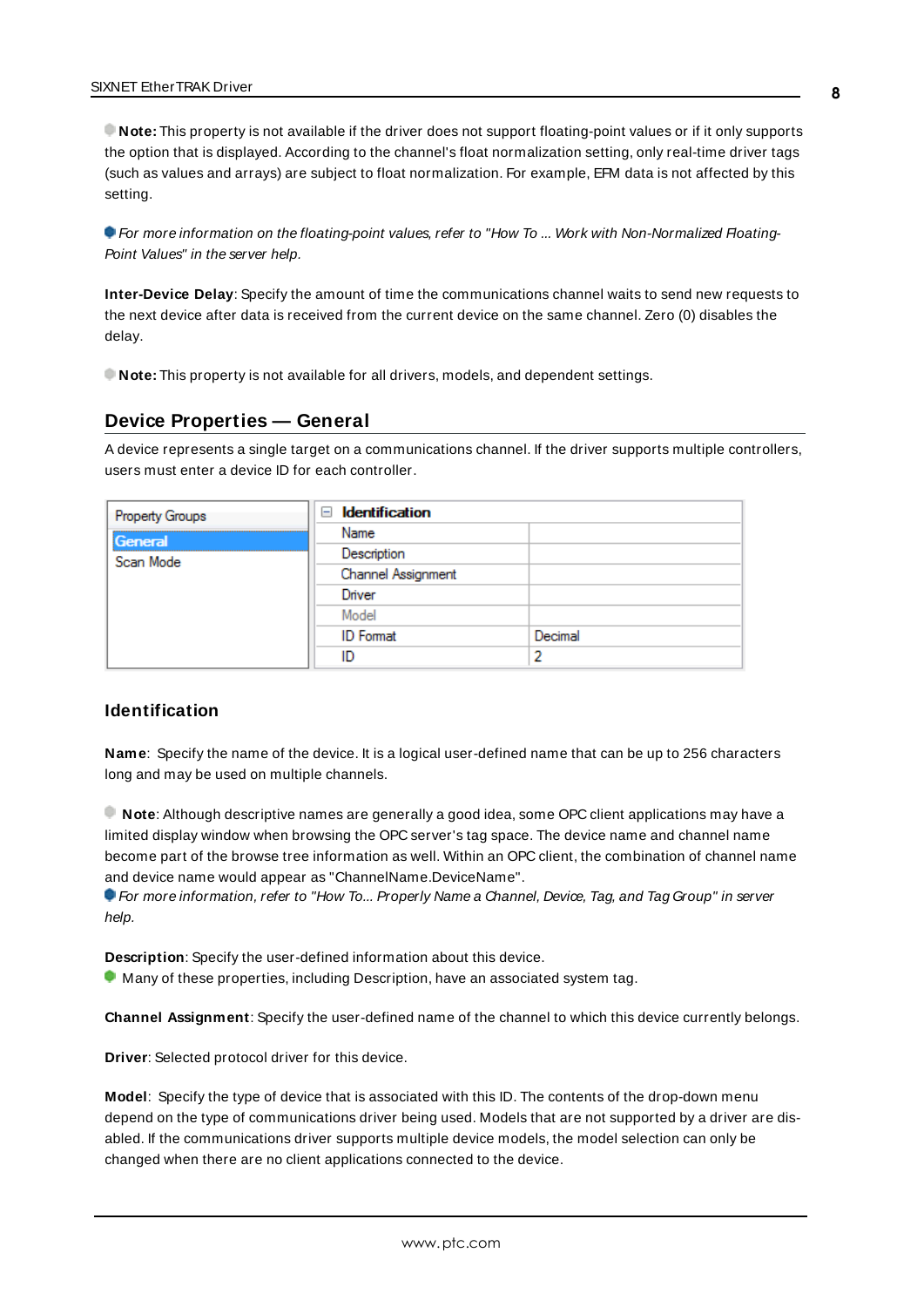**Note:** If the communication driver supports multiple models, users should try to match the model selection to the physical device. If the device is not represented in the drop-down menu, select a model that conforms closest to the target device. Some drivers support a model selection called "Open," which allows users to communicate without knowing the specific details of the target device. For more information, refer to the driver help documentation.

<span id="page-8-2"></span>**ID**: Specify the device's driver-specific station or node. The type of ID entered depends on the communications driver being used. For many communication drivers, the ID is a numeric value. Drivers that support a Numeric ID provide users with the option to enter a numeric value whose format can be changed to suit the needs of the application or the characteristics of the selected communications driver. The format is set by the driver by default. Options include Decimal, Octal, and Hexadecimal.

**Note**: If the driver is Ethernet-based or supports an unconventional station or node name, the device's TCP/IPaddress may be used as the device ID. TCP/IPaddresses consist of four values that are separated by periods, with each value in the range of 0 to 255. Some device IDs are string based. There may be additional properties to configure within the ID field, depending on the driver. For more information, refer to the driver's help documentation.

### <span id="page-8-0"></span>**Operating Mode**

| Property Groups             | <b>Identification</b> |        |
|-----------------------------|-----------------------|--------|
| <b>General</b><br>Scan Mode | <b>Operating Mode</b> |        |
|                             | Data Collection       | Enable |
|                             | Simulated             | No     |

<span id="page-8-1"></span>**Data Collection**: This property controls the device's active state. Although device communications are enabled by default, this property can be used to disable a physical device. Communications are not attempted when a device is disabled. From a client standpoint, the data is marked as invalid and write operations are not accepted. This property can be changed at any time through this property or the device system tags.

<span id="page-8-3"></span>**Simulated**: Place the device into or out of Simulation Mode. In this mode, the driver does not attempt to communicate with the physical device, but the server continues to return valid OPC data. Simulated stops physical communications with the device, but allows OPC data to be returned to the OPC client as valid data. While in Simulation Mode, the server treats all device data as reflective: whatever is written to the simulated device is read back and each OPC item is treated individually. The item's memory map is based on the group Update Rate. The data is not saved if the server removes the item (such as when the server is reinitialized). The default is No.

**Notes:**

- 1. This System tag (\_Simulated) is read only and cannot be written to for runtime protection. The System tag allows this property to be monitored from the client.
- 2. In Simulation mode, the item's memory map is based on client update rate(s) (Group Update Rate for OPC clients or Scan Rate for native and DDEinterfaces). This means that two clients that reference the same item with different update rates return different data.

 Simulation Mode is for test and simulation purposes only. It should never be used in a production environment.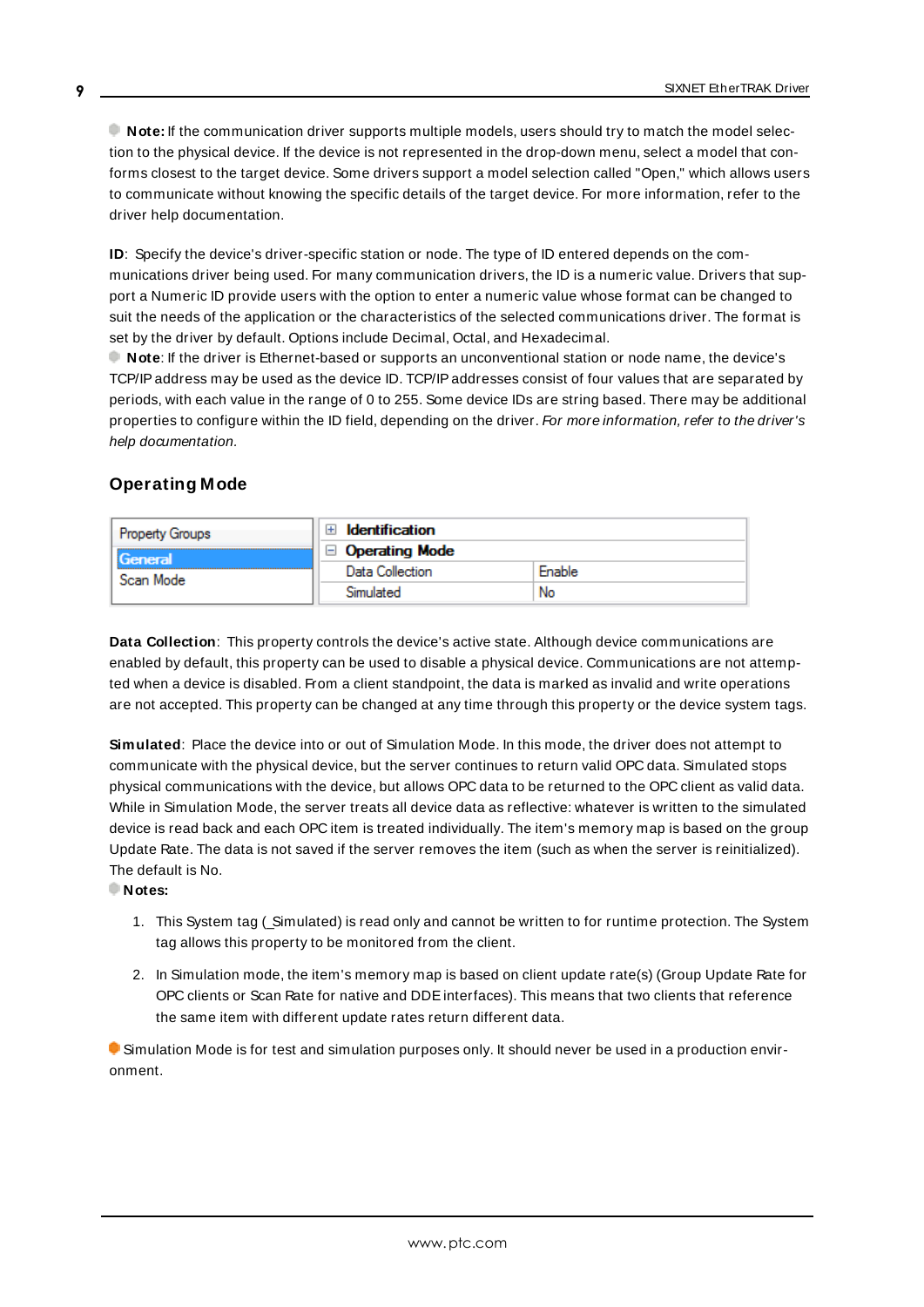#### <span id="page-9-0"></span>**Device Properties — Scan Mode**

The Scan Mode specifies the subscribed-client requested scan rate for tags that require device communications. Synchronous and asynchronous device reads and writes are processed as soon as possible; unaffected by the Scan Mode properties.

| <b>Property Groups</b> | Scan Mode                  |                                    |
|------------------------|----------------------------|------------------------------------|
| General                | Scan Mode                  | Respect Client-Specified Scan Rate |
| Scan Mode              | Initial Updates from Cache | Disable                            |
|                        |                            |                                    |

<span id="page-9-6"></span>**Scan Mode**: Specify how tags in the device are scanned for updates sent to subscribing clients. Descriptions of the options are:

- <sup>l</sup> **Respect Client-Specified Scan Rate**: This mode uses the scan rate requested by the client.
- <sup>l</sup> **Request Data No Faster than Scan Rate**: This mode specifies the value set as the maximum scan rate. The valid range is 10 to 99999990 milliseconds. The default is 1000 milliseconds. **Note**: When the server has an active client and items for the device and the scan rate value is increased, the changes take effect immediately. When the scan rate value is decreased, the changes do not take effect until all client applications have been disconnected.
- <sup>l</sup> **Request All Data at Scan Rate**: This mode forces tags to be scanned at the specified rate for subscribed clients. The valid range is 10 to 99999990 milliseconds. The default is 1000 milliseconds.
- <span id="page-9-3"></span><sup>l</sup> **Do Not Scan, Demand Poll Only**: This mode does not periodically poll tags that belong to the device nor perform a read to get an item's initial value once it becomes active. It is the OPC client's responsibility to poll for updates, either by writing to the \_DemandPoll tag or by issuing explicit device reads for individual items. For more information, refer to "Device Demand Poll" in server help.
- <span id="page-9-5"></span><sup>l</sup> **Respect Tag-Specified Scan Rate**: This mode forces static tags to be scanned at the rate specified in their static configuration tag properties. Dynamic tags are scanned at the client-specified scan rate.

<span id="page-9-4"></span>**Initial Updates from Cache**: When enabled, this option allows the server to provide the first updates for newly activated tag references from stored (cached) data. Cache updates can only be provided when the new item reference shares the same address, scan rate, data type, client access, and scaling properties. A device read is used for the initial update for the first client reference only. The default is disabled; any time a client activates a tag reference the server attempts to read the initial value from the device.

#### <span id="page-9-2"></span><span id="page-9-1"></span>**Device Properties — Timing**

The device Timing properties allow the driver's response to error conditions to be tailored to fit the application's needs. In many cases, the environment requires changes to these properties for optimum performance. Factors such as electrically generated noise, modem delays, and poor physical connections can influence how many errors or timeouts a communications driver encounters. Timing properties are specific to each configured device.

| <b>Property Groups</b> | $\Box$ Communication Timeouts      |      |
|------------------------|------------------------------------|------|
| General                | Connect Timeout (s)                |      |
| Scan Mode              | Request Timeout (ms)               | 1000 |
| <b>Timing</b>          | Attempts Before Timeout            |      |
| Redundancy             | Timina<br>$\overline{\phantom{a}}$ |      |
|                        | Inter-Request Delay (ms)           |      |

### **Communications Timeouts**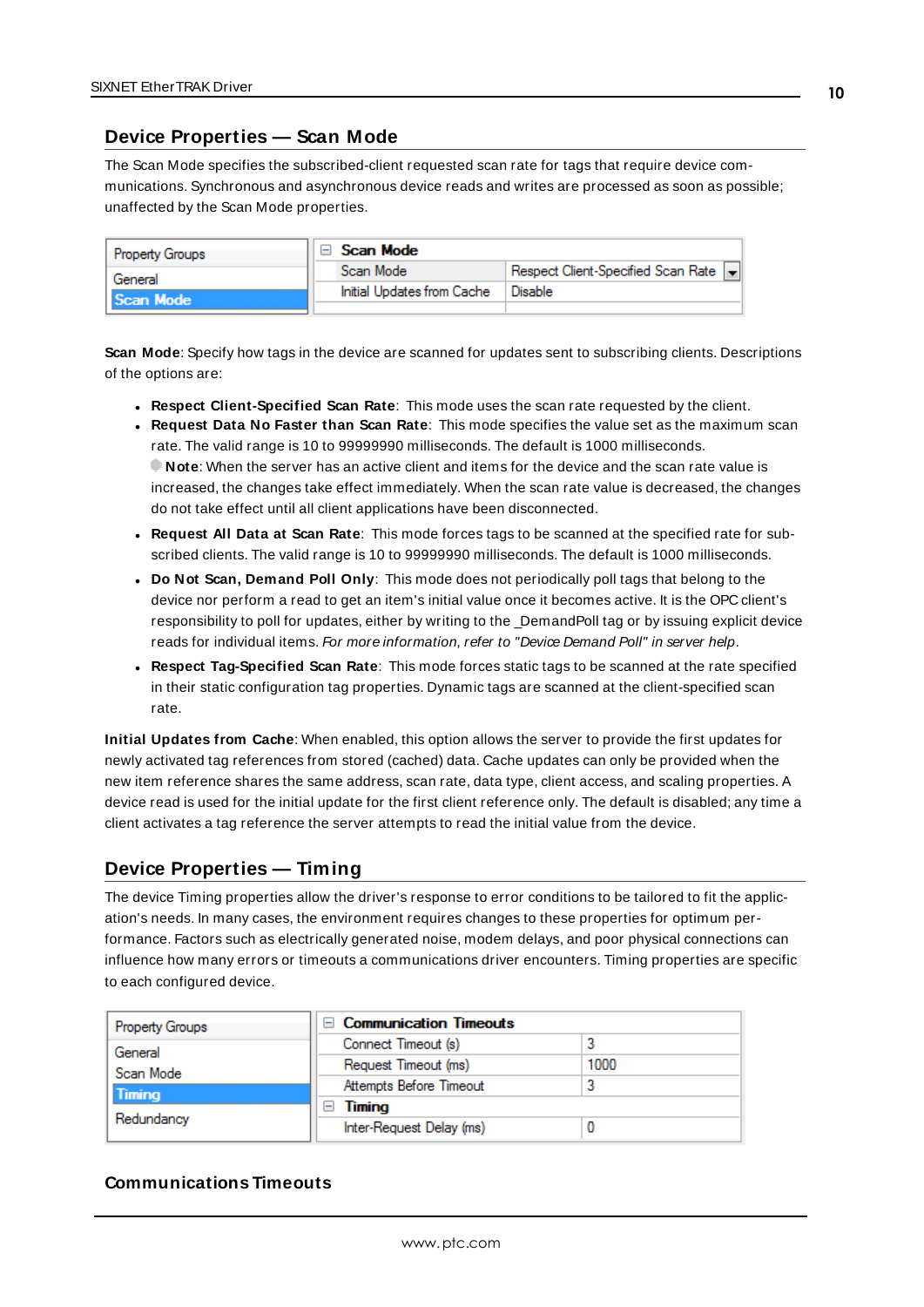<span id="page-10-2"></span>**Connect Timeout**: This property (which is used primarily by Ethernet based drivers) controls the amount of time required to establish a socket connection to a remote device. The device's connection time often takes longer than normal communications requests to that same device. The valid range is 1 to 30 seconds. The default is typically 3 seconds, but can vary depending on the driver's specific nature. If this setting is not supported by the driver, it is disabled.

**Note**: Due to the nature of UDPconnections, the connection timeout setting is not applicable when communicating via UDP.

<span id="page-10-5"></span>**Request Timeout**: Specify an interval used by all drivers to determine how long the driver waits for a response from the target device to complete. The valid range is 50 to 9,999,999 milliseconds (167.6667 minutes). The default is usually 1000 milliseconds, but can vary depending on the driver. The default timeout for most serial drivers is based on a baud rate of 9600 baud or better. When using a driver at lower baud rates, increase the timeout to compensate for the increased time required to acquire data.

<span id="page-10-1"></span>**Attempts Before Timeout**: Specify how many times the driver issues a communications request before considering the request to have failed and the device to be in error. The valid range is 1 to 10. The default is typically 3, but can vary depending on the driver's specific nature. The number of attempts configured for an application depends largely on the communications environment. This property applies to both connection attempts and request attempts.

### <span id="page-10-4"></span>**Timing**

**Inter-Request Delay**: Specify how long the driver waits before sending the next request to the target device. It overrides the normal polling frequency of tags associated with the device, as well as one-time reads and writes. This delay can be useful when dealing with devices with slow turnaround times and in cases where network load is a concern. Configuring a delay for a device affects communications with all other devices on the channel. It is recommended that users separate any device that requires an interrequest delay to a separate channel if possible. Other communications properties (such as communication serialization) can extend this delay. The valid range is 0 to 300,000 milliseconds; however, some drivers may limit the maximum value due to a function of their particular design. The default is 0, which indicates no delay between requests with the target device.

<span id="page-10-0"></span>**Note**: Not all drivers support Inter-Request Delay. This setting does not appear if it is not available.

### **Device Properties — Auto-Demotion**

The Auto-Demotion properties can temporarily place a device off-scan in the event that a device is not responding. By placing a non-responsive device offline for a specific time period, the driver can continue to optimize its communications with other devices on the same channel. After the time period has been reached, the driver re-attempts to communicate with the non-responsive device. If the device is responsive, the device is placed on-scan; otherwise, it restarts its off-scan time period.

| <b>Property Groups</b> | <b>Auto-Demotion</b>                    |                                           |
|------------------------|-----------------------------------------|-------------------------------------------|
| General                | Demote on Failure                       | $\overline{\phantom{a}}$<br><b>Enable</b> |
| Scan Mode              | Timeouts to Demote                      | 3                                         |
| Timina                 | Demotion Period (ms)                    | 10000                                     |
| <b>Auto-Demotion</b>   | Discard Requests when Demoted   Disable |                                           |
|                        |                                         |                                           |

<span id="page-10-3"></span>**Demote on Failure**: When enabled, the device is automatically taken off-scan until it is responding again. **Tip**: Determine when a device is off-scan by monitoring its demoted state using the AutoDemoted system tag.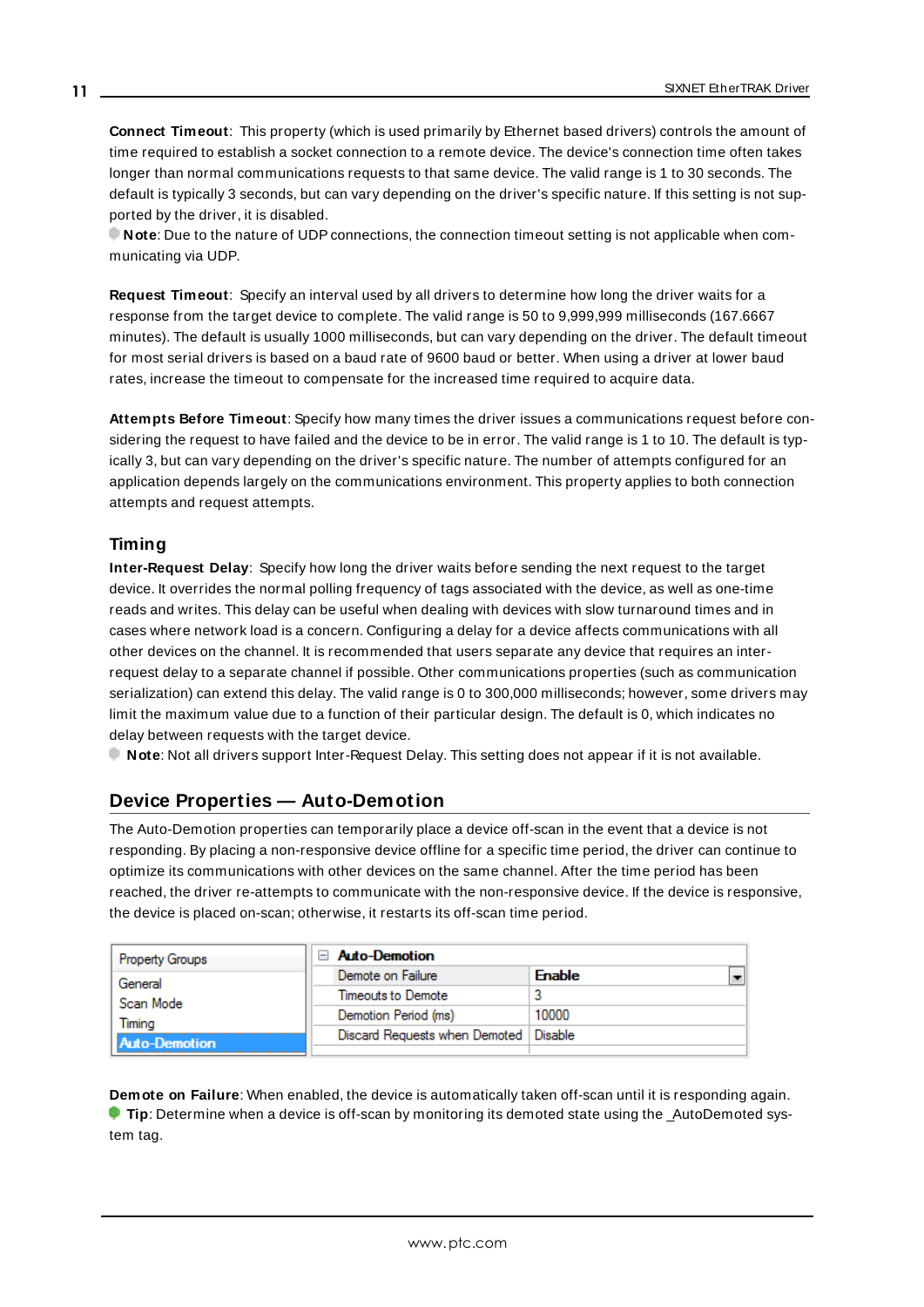<span id="page-11-7"></span>**Timeouts to Demote**: Specify how many successive cycles of request timeouts and retries occur before the device is placed off-scan. The valid range is 1 to 30 successive failures. The default is 3.

<span id="page-11-2"></span>**Demotion Period**: Indicate how long the device should be placed off-scan when the timeouts value is reached. During this period, no read requests are sent to the device and all data associated with the read requests are set to bad quality. When this period expires, the driver places the device on-scan and allows for another attempt at communications. The valid range is 100 to 3600000 milliseconds. The default is 10000 milliseconds.

<span id="page-11-3"></span>**Discard Requests when Demoted**: Select whether or not write requests should be attempted during the off-scan period. Disable to always send write requests regardless of the demotion period. Enable to discard writes; the server automatically fails any write request received from a client and does not post a message to the Event Log.

#### <span id="page-11-0"></span>**Device Properties — TCP/ IP**

| <b>Property Groups</b> | <b>E</b> Port Number |     |
|------------------------|----------------------|-----|
| General                | Port Number          | 502 |
| Scan Mode              |                      |     |
| Timing                 |                      |     |
| Auto-Demotion          |                      |     |
| <b>TCP/IP</b>          |                      |     |
| Blocks                 |                      |     |
| Redundancy             |                      |     |

<span id="page-11-5"></span>Port Number: Specify the TCP/IP port number that the remote device is configured to use. The default setting is 502.

#### <span id="page-11-1"></span>**Device Properties — Blocks**

| <b>Property Groups</b> | <b>Discretes</b><br>н  |    |
|------------------------|------------------------|----|
| General                | Output Discretes       | 32 |
| Scan Mode              | <b>Input Discretes</b> | 32 |
| Timing                 | $\Box$ Registers       |    |
| Auto-Demotion          | Output Registers       | 32 |
| TCP/IP                 | <b>Input Registers</b> | 32 |
| <b>Blocks</b>          |                        |    |

<span id="page-11-4"></span>**Discretes**: Coils can be read from 8 to 800 points (bits) at a time. A higher block size means more points will be read from the device in a single request. If data needs to be read from non-contiguous locations within the device, the block size can be reduced. The default setting is 32.

<span id="page-11-6"></span>**Registers**: Registers can be read from 1 to 120 locations (words) at a time. A higher block size means more register values will be read from the device in a single request. If data needs to be read from non-contiguous locations within the device, the block size can be reduced. The default setting is 32.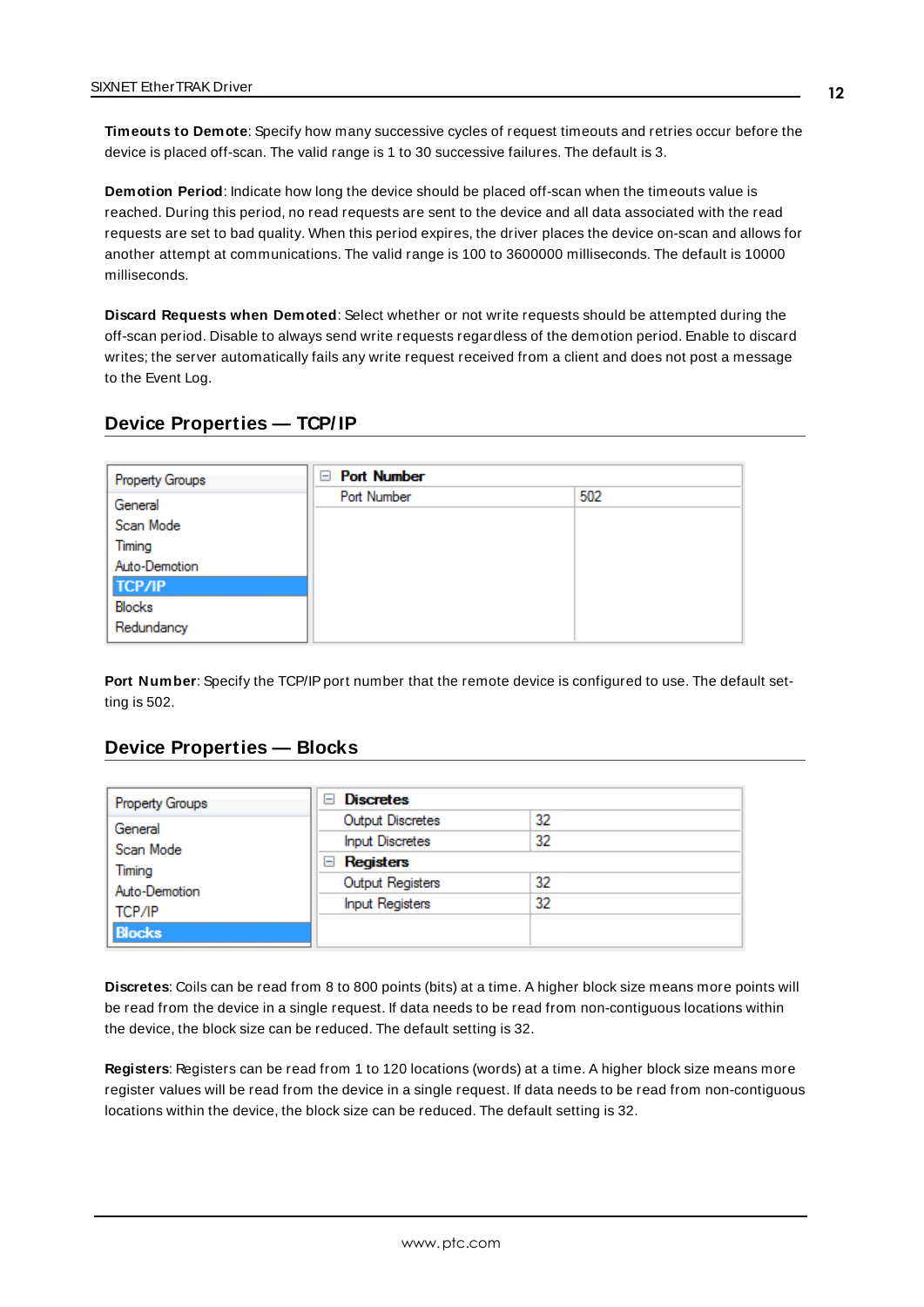# <span id="page-12-0"></span>**Device Properties — Redundancy**

| <b>Property Groups</b>               | Redundancy<br>$=$      |                                    |
|--------------------------------------|------------------------|------------------------------------|
| General                              | Secondary Path         | <b>Channel Device1</b><br>$\cdots$ |
| Scan Mode<br>Timing<br>Auto-Demotion | Operating Mode         | Switch On Failure                  |
|                                      | Monitor Item           |                                    |
|                                      | Monitor Interval (s)   | 300                                |
| <b>Tag Generation</b>                | Return to Primary ASAP | Yes                                |
| <b>Tag Import Settings</b>           |                        |                                    |
| Redundancy                           |                        |                                    |
|                                      |                        |                                    |

Redundancy is available with the Media-Level Redundancy Plug-In.

Consult the website, a sales representative, or the **user [manual](https://www.kepware.com/getattachment/35461efd-b53a-4219-a109-a89fad20b230/media-level-redundancy-manual.pdf)** for more information.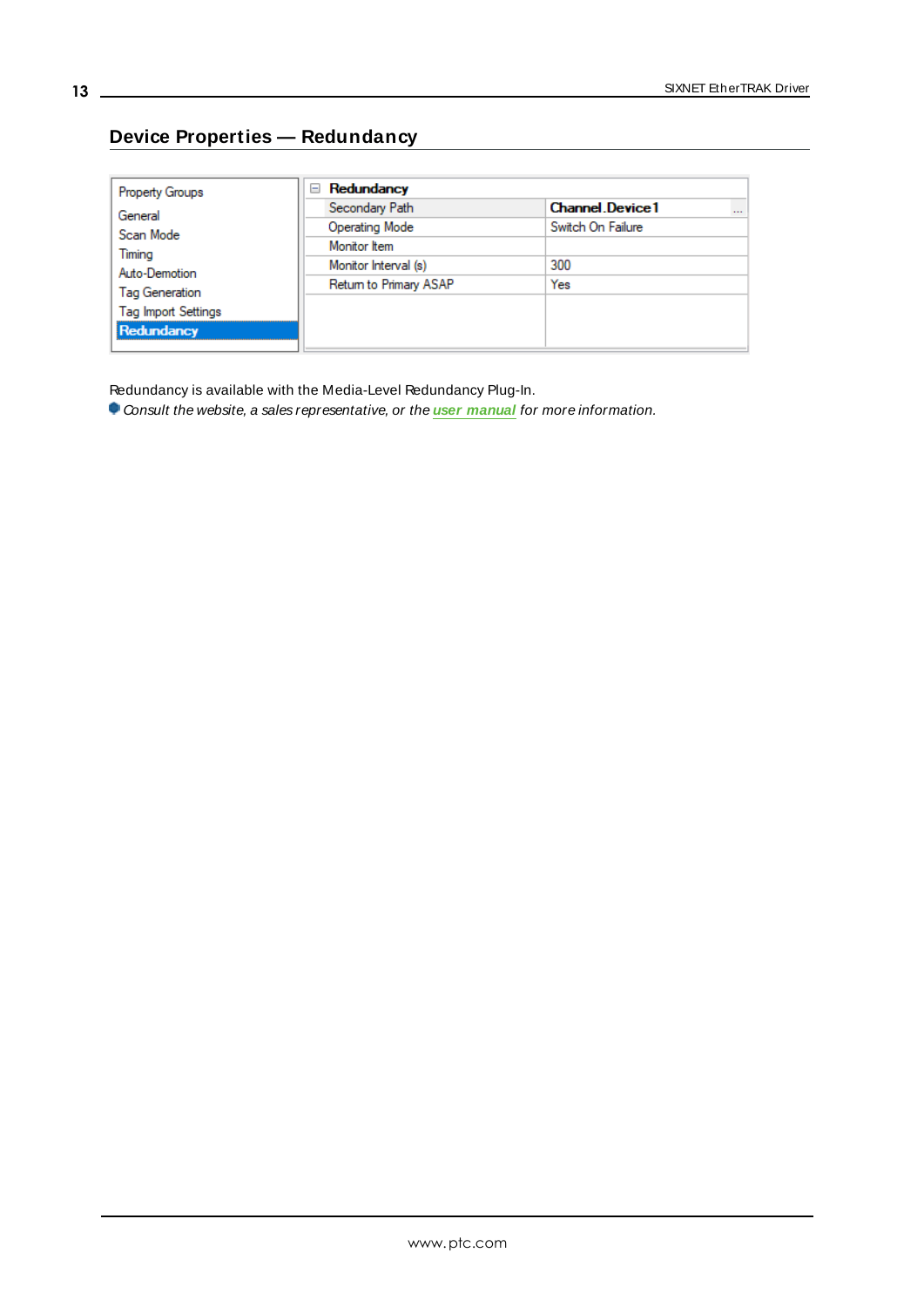### <span id="page-13-0"></span>**Addressing RS-485 RemoteTRAK Devices Over the Ethernet**

The SIXNET EtherTRAK Driver can address RemoteTRAKI/O connected on a RS485 party-line by connecting through the SIXNET ET-GT-485-1 Ethernet to Modbus RS485 gateway. Any SIXNET Ether TRAK I/O module messages are passed through to the RS485 port.



The intelligent Modbus interfaces accept Modbus Ethernet commands and convert them to traditional Modbus messages. They then pass the command along to the RS485 port on the Ethernet interface. Replies from the station are returned to Modbus Ethernet format and passed back on the Ethernet network to the SIXNET EtherTRAK OPC server.

#### **Device ID (EtherTRAK IP Network Address with RemoteTRAK RS-485 Bridging)**

SIXNET EtherTRAKdevices are networked using standard IPaddressing. Users can determine or set the IPof the SIXNET EtherTRAK modules using the SIXNET Remote IO Toolkit. In general, the Device ID has the following format YYY.YYY.YYY.YYY, where YYYdesignates the device IPaddress. Each YYYbyte should be in the range of 0 to 255.

When addressing RemoteTRAK devices via the SIXNET EtherTRAK module's RS-485 port, include the station number of the RemoteTRAKdevice as part of the SIXNET EtherTRAKIPaddress. Using the same format as the IP address, adding the RemoteTRAK station number would take the following format: YYY.YYY.YYY.YYY.ZZZ. The normal IPaddress remains the same as denoted by the YYY.YYY.YYY.YYY; however, the station number of the desired RemoteTRAK unit on the SIXNET EtherTRAK module's RS-485 port is denoted by the .ZZZ. The valid station number range for ZZZ is 1 to 247.

#### **Example**

Assume that the SIXNET EtherTRAK module is at IPaddress 10.1.1.10. To this EtherTRAK module, the user desires to attach four RemoteTRAK modules that have already been configured with Modbus Station numbers of 1, 2, 3 and 4. In the SIXNET EtherTRAK OPC Server, the user would add four separate devices to the SIXNET EtherTRAKproject. The first device would have a Device ID of 10.1.1.10.1; the second 10.1.1.10.2; the third 10.1.1.10.3; the forth 10.1.1.10.4. Thus, although each Device ID has the same IPaddress, the last field contains the actual station number of each RemoteTRAK device attached to the RS-485 port.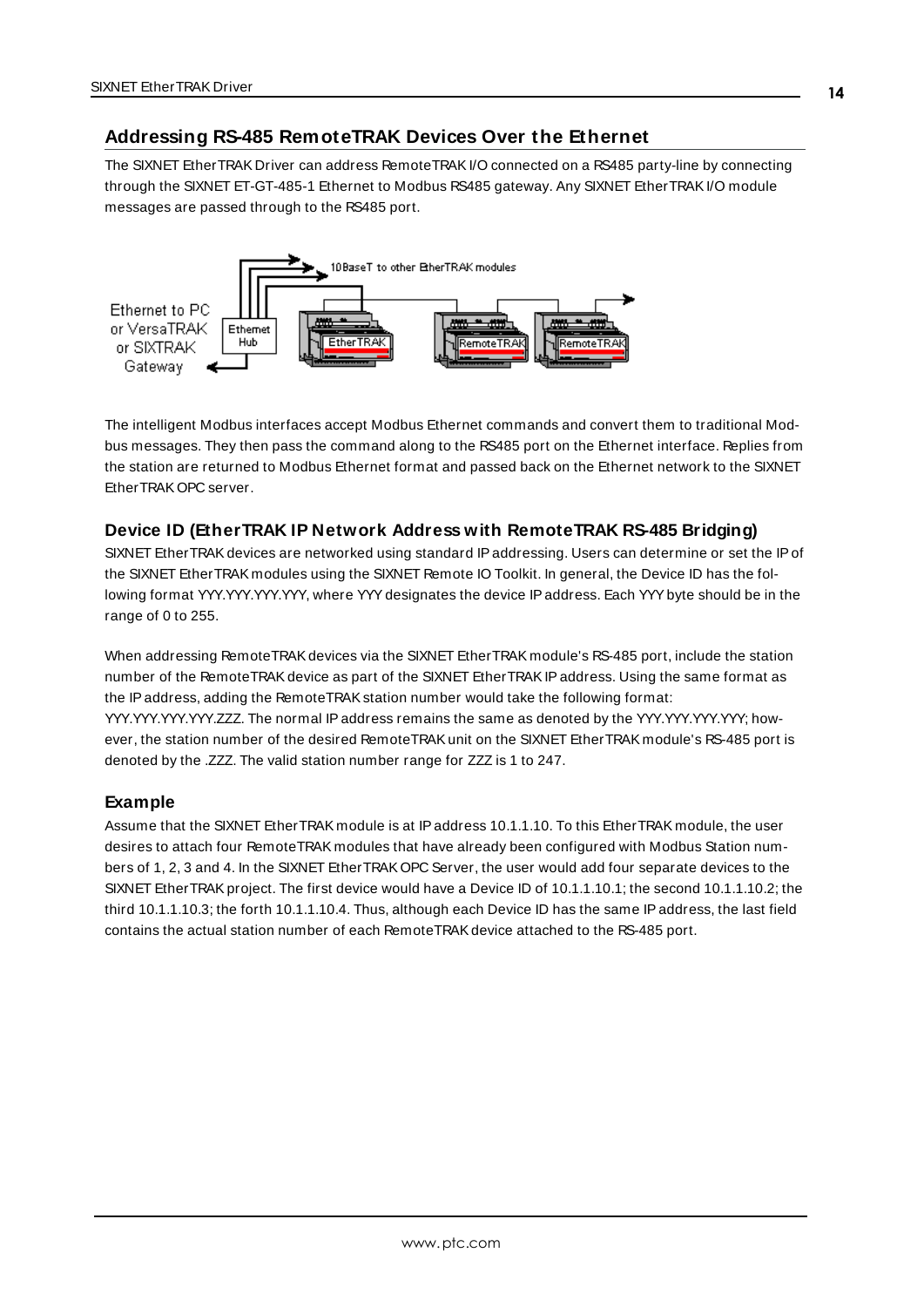## <span id="page-14-2"></span><span id="page-14-0"></span>**Optimizing Communications**

The SIXNET EtherTRAK Driver has been designed to provide the best performance with the least amount of impact on the system's overall performance. While the SIXNET EtherTRAK Driver is fast, there are a couple of guidelines that can be used to control and optimize the application and gain maximum performance.

Our server refers to communications protocols like EtherTRAK driver as a channel. Each channel defined in the application represents a separate path of execution in the server. Once a channel has been defined, a series of devices must then be defined under that channel. Each of these devices represents a single Ether-TRAKI/O module from which data will be collected. While this approach to defining the application will provide a high level of performance, it won't take full advantage of the SIXNET EtherTRAK Driver or the network. An example of how the application may appear when configured using a single channel is shown below.



Each device appears under a single SIXNET EtherTRAK Driver channel. In this configuration, the driver must move from one device to the next as quickly as possible to gather information at an effective rate. As more devices are added or more **information** is requested from a single device, the overall update rate begins to suf-

If the SIXNET EtherTRAK Driver could only define one single channel, then the example shown above would be the only option available; however, the SIXNET EtherTRAK Driver can define up to 100 channels. Using multiple channels distributes the data collection workload by simultaneously issuing multiple requests to the network. An example of how the same application may appear when configured using multiple channels to improve performance is shown below.



Each device can be defined under its own channel. In this configuration, a single path of execution is dedicated to the task of gathering data from each device. If the application has fewer devices than channels, it can be optimized exactly as it is shown here.

The performance will improve even if the application has more devices than channels. While one device per channel is ideal, the application will still benefit from additional channels. Although spreading the device load across all channels will cause the server to move from device to device again, it can now do so with far less devices to process on a single channel.

<span id="page-14-1"></span>Block Size, which is available on each defined device, can also affect the SIXNET EtherTRAK Driver's performance. Block Size refers to the number of bytes that may be requested from a device at one time. To refine the performance of this driver, configure Block Size from 1 to 120 registers per request. The coil block size can be adjusted from 8 to 800. Increase the block size setting for the device if the application consists of large requests for consecutively ordered data.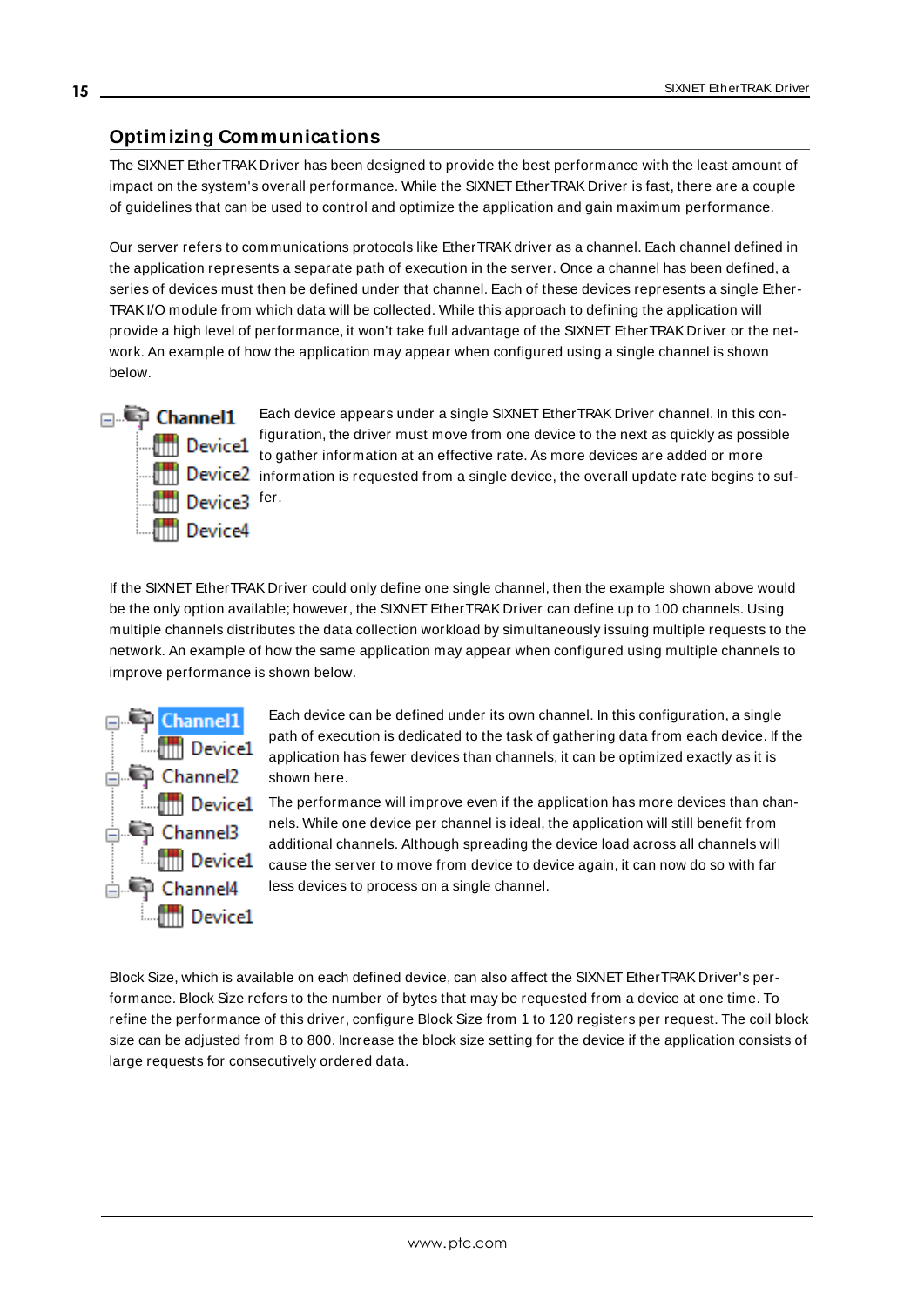# <span id="page-15-0"></span>**Data Types Description**

<span id="page-15-8"></span><span id="page-15-7"></span><span id="page-15-6"></span><span id="page-15-5"></span><span id="page-15-4"></span><span id="page-15-3"></span><span id="page-15-2"></span><span id="page-15-1"></span>

| Data Type      | <b>Description</b>                                                                             |
|----------------|------------------------------------------------------------------------------------------------|
| <b>Boolean</b> | Single bit                                                                                     |
| <b>Byte</b>    | Unsigned 8-bit value                                                                           |
|                | bit 0 is the low bit                                                                           |
|                | bit 7 is the high bit                                                                          |
| Char           | Signed 8-bit value                                                                             |
|                | bit 0 is the low bit                                                                           |
|                | bit 6 is the high bit                                                                          |
|                | bit 7 is the sign bit                                                                          |
| Word           | Unsigned 16-bit value                                                                          |
|                | bit 0 is the low bit                                                                           |
|                | bit 15 is the high bit                                                                         |
| Short          | Signed 16-bit value                                                                            |
|                | bit 0 is the low bit                                                                           |
|                | bit 14 is the high bit                                                                         |
|                | bit 15 is the sign bit                                                                         |
| <b>DWord</b>   | Unsigned 32-bit value                                                                          |
|                | bit 0 is the low bit                                                                           |
|                | bit 31 is the high bit                                                                         |
| <b>DWord</b>   | If register 40001 is specified as a DWord, bit 0 of register 40001 would be bit 0 of the 32-   |
| Example        | bit data type and bit 15 of register 40002 would be bit 31 of the 32-bit data type. The        |
|                | reverse is true when this is not selected.                                                     |
| Long           | Signed 32-bit value                                                                            |
|                | bit 0 is the low bit                                                                           |
|                | bit 30 is the high bit                                                                         |
|                | bit 31 is the sign bit                                                                         |
| Long Example   | If register 40001 is specified as a long, bit 0 of register 40001 would be bit 0 of the 32-bit |
|                | data type and bit 15 of register 40002 would be bit 31 of the 32-bit data type. The            |
|                | reverse is true when this is not selected.                                                     |
| <b>BCD</b>     | Two byte packed BCD                                                                            |
|                | Value range is 0-9999. Behavior is undefined for values beyond this range.                     |
| <b>LBCD</b>    | Four byte packed BCD                                                                           |
|                | Value range is 0-99999999. Behavior is undefined for values beyond this range.                 |
| <b>Float</b>   | 32-bit floating point value.                                                                   |
|                | The driver interprets two consecutive registers as a floating point value by making the        |
|                | second register the high word and the first register the low word.                             |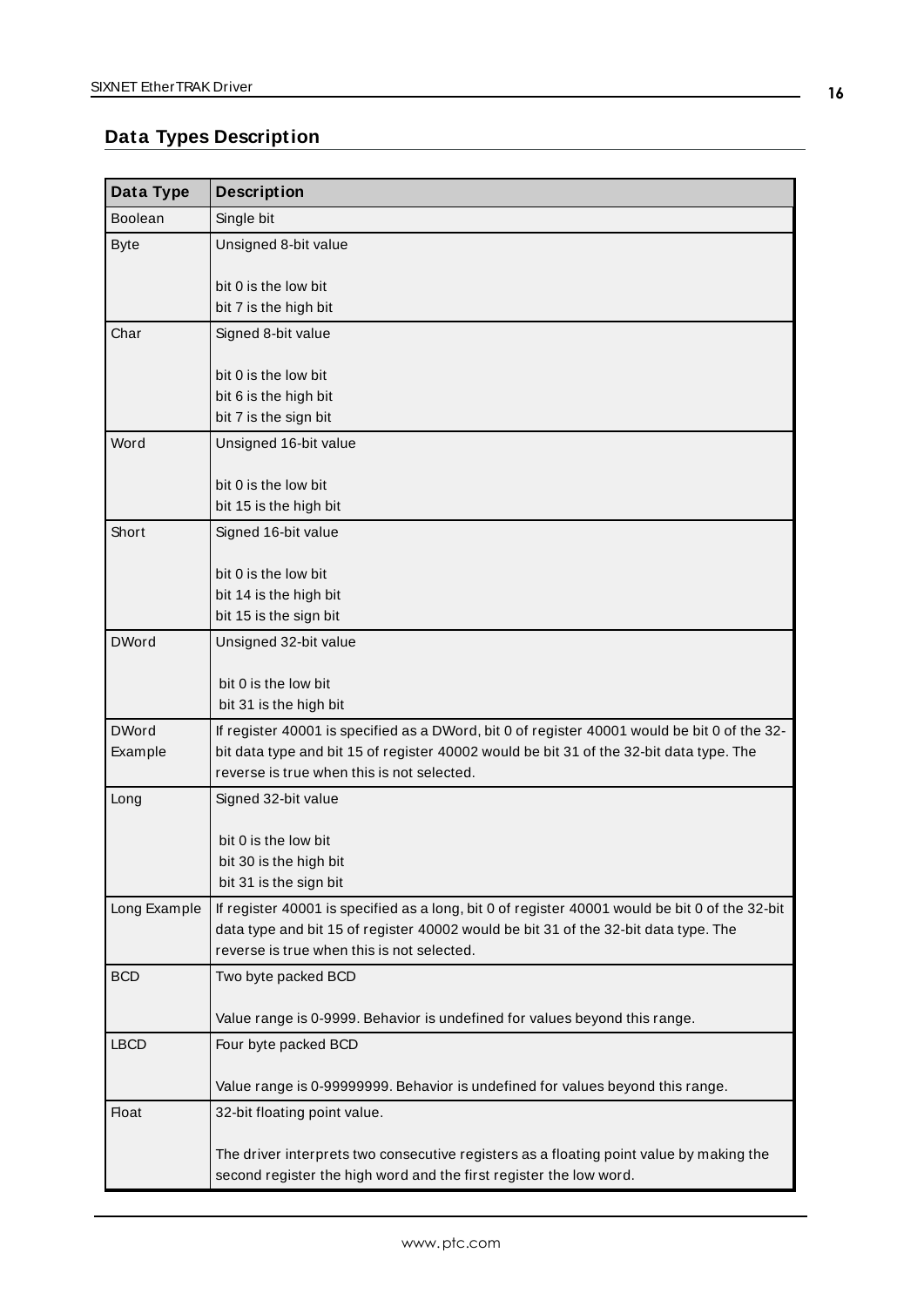| Data Type | Description                                                                                                     |
|-----------|-----------------------------------------------------------------------------------------------------------------|
|           | Float Example   If register 40001 is specified as a float, bit 0 of register 40001 would be bit 0 of the 32-bit |
|           | word, and bit 15 of register 40002 would be bit 31 of the 32-bit word.                                          |

**Note:** The descriptions above assume first word low data handling of 32-bit data types.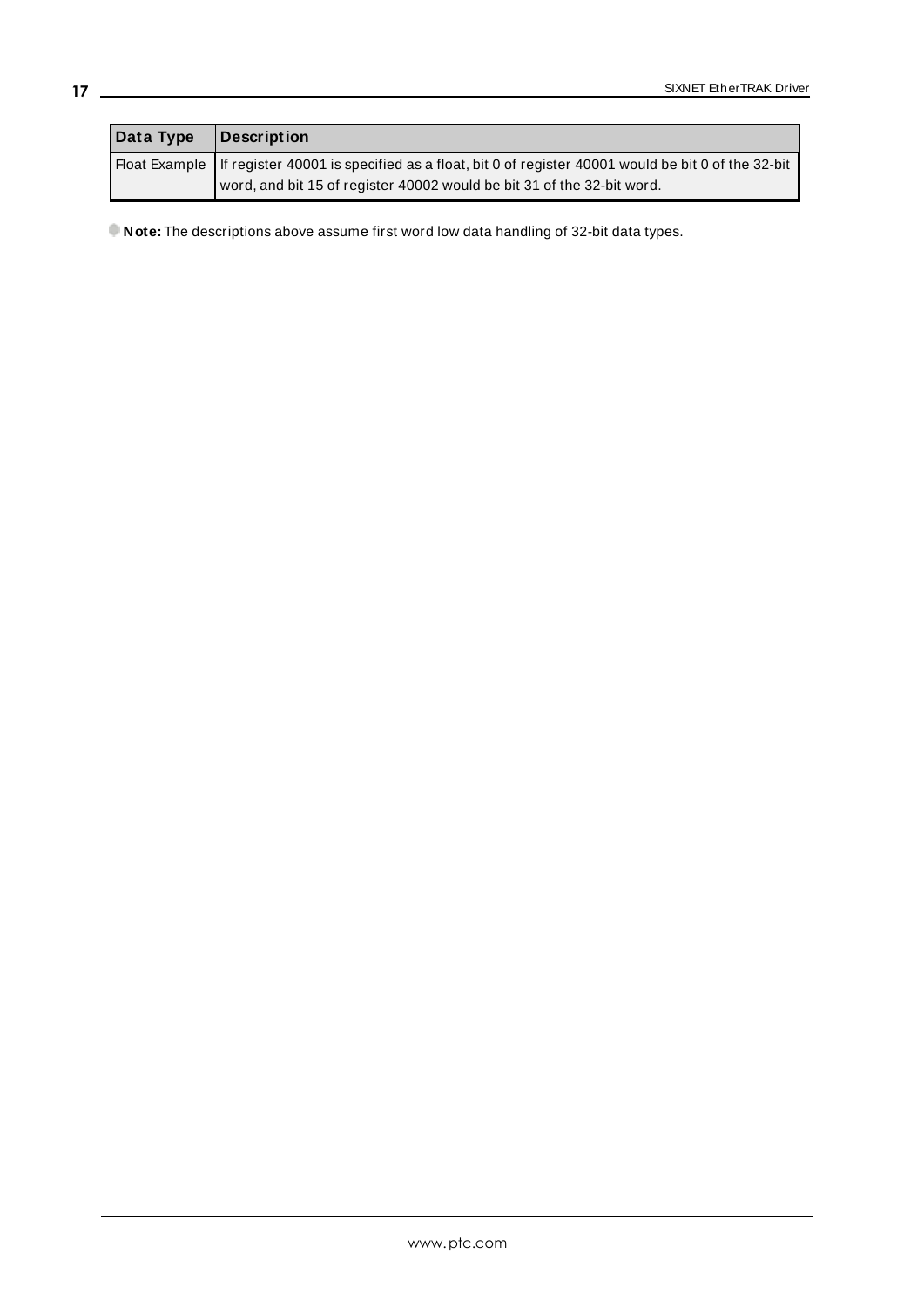### <span id="page-17-0"></span>**Address Descriptions**

Access to I/O of different types is supported by the Modbus messaging protocol via address ranges. To access the following SIXNET data types, use the following Modbus address ranges.

| <b>SIXNET Data Type</b> | <b>SIXNET Address</b> | <b>Modbus Data Address</b> |
|-------------------------|-----------------------|----------------------------|
| Discrete In:            | 0.9999                | 10001 20000                |
| Discrete Out:           | 0.9999                | 0000110000                 |
| Analog In:              | 0.2999                | 30001 33000                |
| Analog Out:             | 0.2999                | 40001.43000                |
| Short Integer In        | 0.1999                | 33001.35000                |
| Long Integer In         | 0.1999                | 35001.37000                |
| Floating Point In:      | 0.2999                | 37001.40000                |
| Short Integer Out:      | 0.1999                | 43001.45000                |
| Long Integer Out:       | 0.1999                | 45001.47000                |
| Floating Point Out:     | 0.2999                | 47001.50000                |

#### **Examples**

1. Modbus data address 10001 equates to SIXNET discrete input 0.

2. Modbus data address 30006 equates to SIXNET analog input 5.

#### **Generic Modbus Addressing Decimal Format**

The default data types for dynamically defined tags are shown in **bold**.

<span id="page-17-2"></span><span id="page-17-1"></span>

| <b>Address</b>                     | Range               | Data Type                         | <b>Access</b> |
|------------------------------------|---------------------|-----------------------------------|---------------|
| <b>Output Coils</b>                | 000001-065536       | Boolean, Byte, Char, Word,        | Read/Write    |
|                                    |                     | Short <sup>*</sup>                |               |
| [Function Codes (decimal): 01, 05, |                     |                                   |               |
| 15]                                |                     |                                   |               |
| Input Coils                        | 100001-165536       | <b>Boolean, Byte, Char, Word,</b> | Read Only     |
|                                    |                     | Short <sup>*</sup>                |               |
| [Function Code (decimal): 02]      |                     |                                   |               |
| Internal Registers                 | 300001-365536       | Word, Short, BCD                  | Read Only     |
|                                    | 300001-365535       | Float, DWord, Long, LBCD          |               |
| [Function Code (decimal): 04]      | 3xxxxx.0-           | <b>Boolean</b>                    |               |
|                                    | $3x$ $xx$ $x$ $.15$ |                                   |               |
| <b>Holding Registers</b>           | 400001-465536       | Word, Short, BCD                  | Read/Write    |
|                                    | 400001-465535       | Float, DWord, Long, LBCD          |               |
| [Function Codes (decimal): 03, 06, | $4$ xxxxx.0-        | <b>Boolean</b>                    |               |
| 16]                                | 4xxxxx.15           |                                   |               |

\* When accessing coils as a byte or char, the address specified must lie on a byte boundary (such as xxxxx1, xxxxx9, xxxxx17 and so forth). When accessed as a word or short, the address specified must lie on a word boundary (such as xxxxx1, xxxxx17, xxxx33 and so forth).

#### **Examples**

1. To access SIXNET Discrete Output 0, enter a Modbus address of 00001.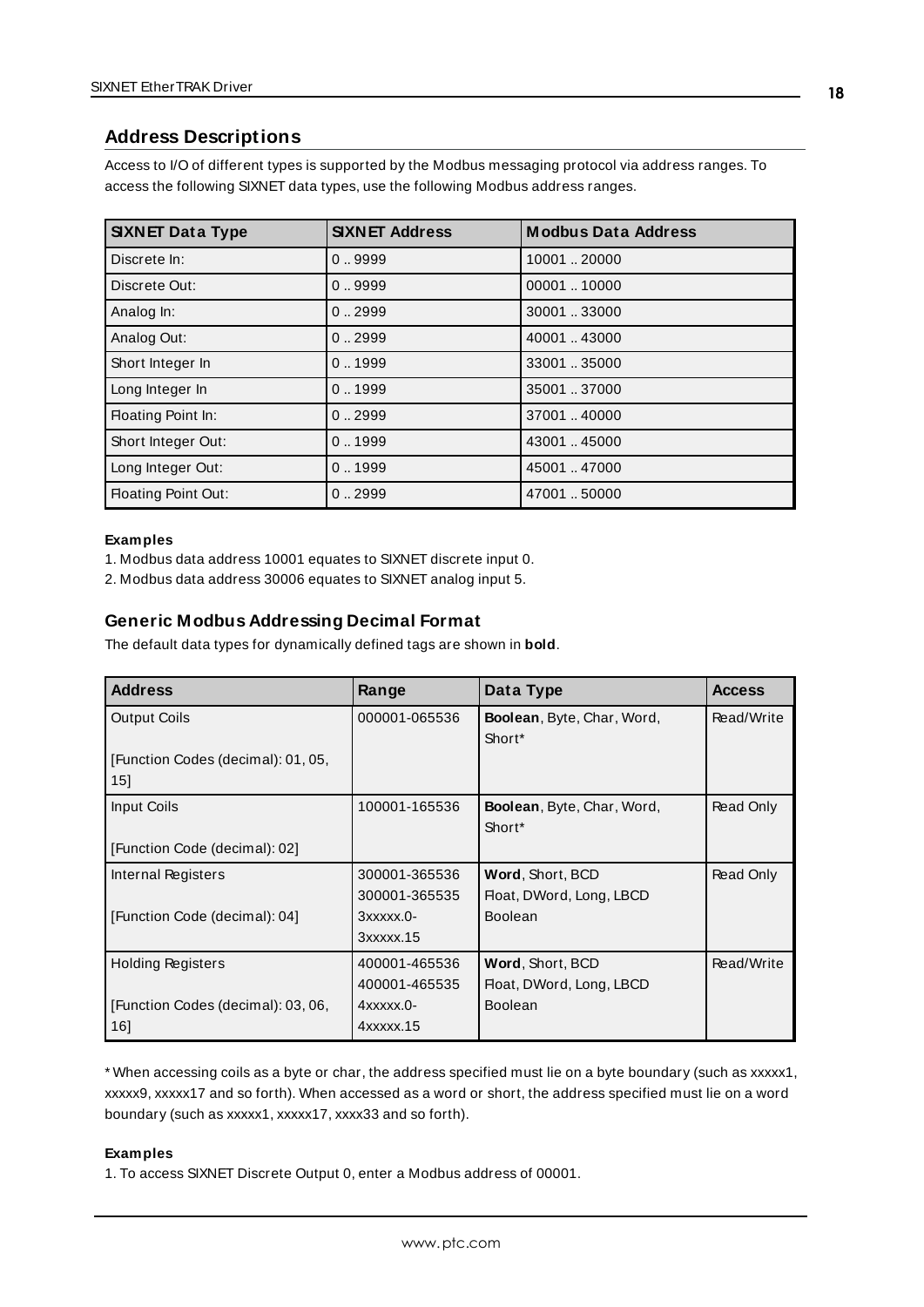2. To access SIXNET Analog In 3, enter a Modbus address of 30004.

3. To access SIXNET Analog Out 2, enter a Modbus address of 40003.

#### **Array Support**

Arrays are supported for internal and holding register locations for all data types except for Boolean. There are two methods of addressing an array. Examples are given using holding register locations.

4xxxx [rows] [cols] 4xxxx [cols] this method assumes rows is equal to one.

Rows multiplied by cols cannot exceed the block size that has been assigned to the device for the register type. For arrays of 32 bit data types, rows multiplied by cols multiplied by 2 cannot exceed the block size.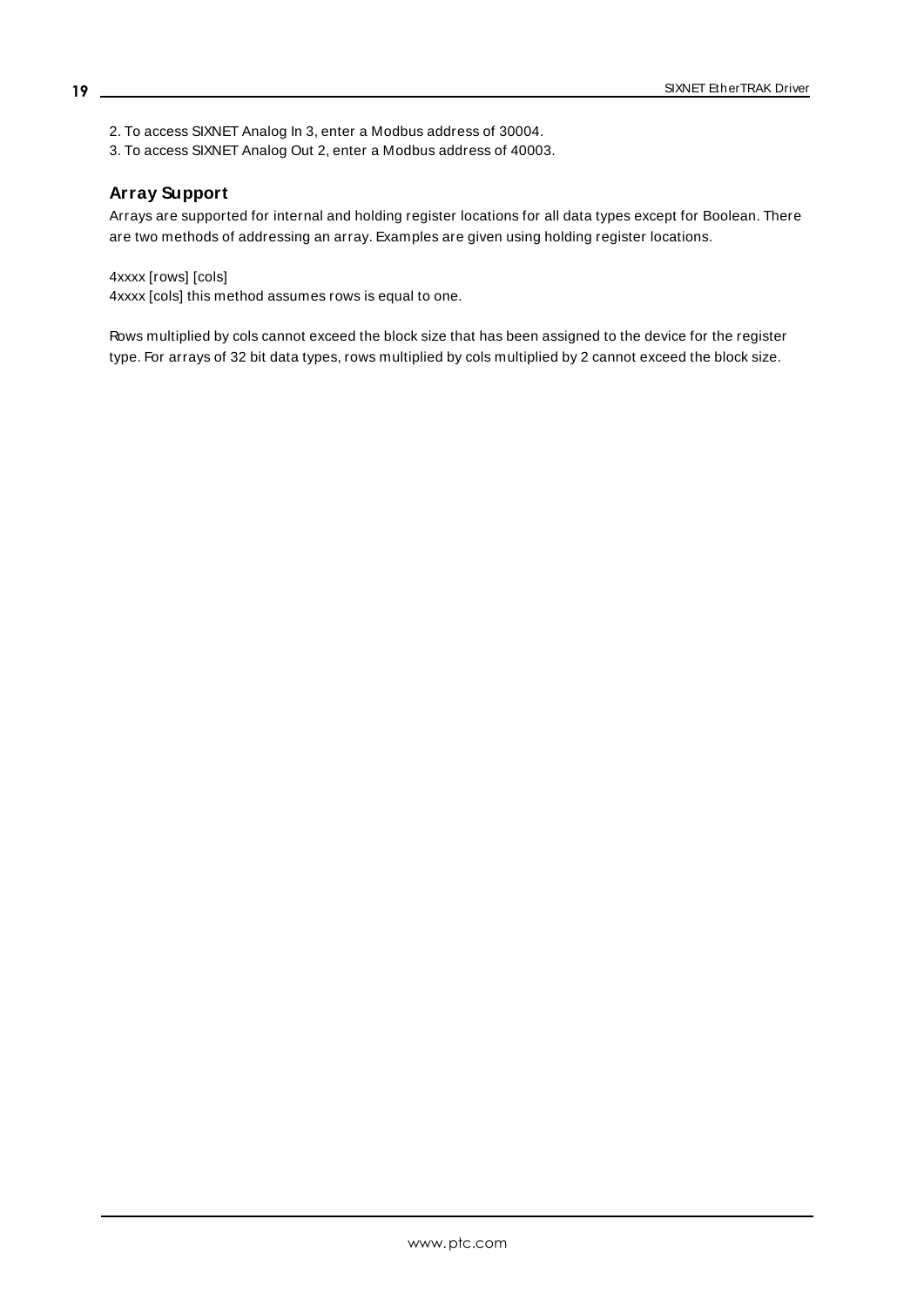### <span id="page-19-0"></span>**Error Descriptions**

The following error/warning messages may be generated. Click on the link for a description of the message.

#### **Address Validation**

**[M issing](#page-19-1) address Device address ['<address>'](#page-19-2) contains a syntax error Address ['<address>'](#page-20-0) is out of range for the specified device or register Data Type '<type>' is not valid for device address ['<address>'](#page-20-1) Device address ['<address>'](#page-20-2) is Read Only Array size is out of range for address ['<address>'](#page-20-3) Array support is not available for the specified address: ['<address>'](#page-21-0)**

#### **Device Status Messages**

**Device '<device name>' is not [responding](#page-21-1) Unable to write to ['<address>'](#page-21-2) on device '<device name>'**

#### **Driver Error Messages**

**Winsock [initialization](#page-22-0) failed (OSError = n) Winsock V1.1 or higher must be installed to use the SIXNET [EtherTRAK](#page-22-1) device driver**

#### **Device Specific Messages**

**Bad address in block [<start address> to <end [address>\]](#page-22-2) on device '<device name>' Block size [mismatch](#page-22-3) reading [<start address> to <end address>] on device '<device [name>'](#page-22-3) Block request [<start address> to <end address>] on device '<device name>.' [responded](#page-23-0) with [exception](#page-23-0) = n**

#### <span id="page-19-1"></span>**Missing address**

#### **Error Type:** Warning

# **Possible Cause:**

A tag address that has been specified dynamically has no length.

#### **Solution:**

<span id="page-19-2"></span>Re-enter the address in the client application.

#### **Device address '<address>' contains a syntax error**

#### **Error Type:**

Warning

#### **Possible Cause:**

A tag address that has been specified dynamically contains one or more invalid characters.

#### **Solution:**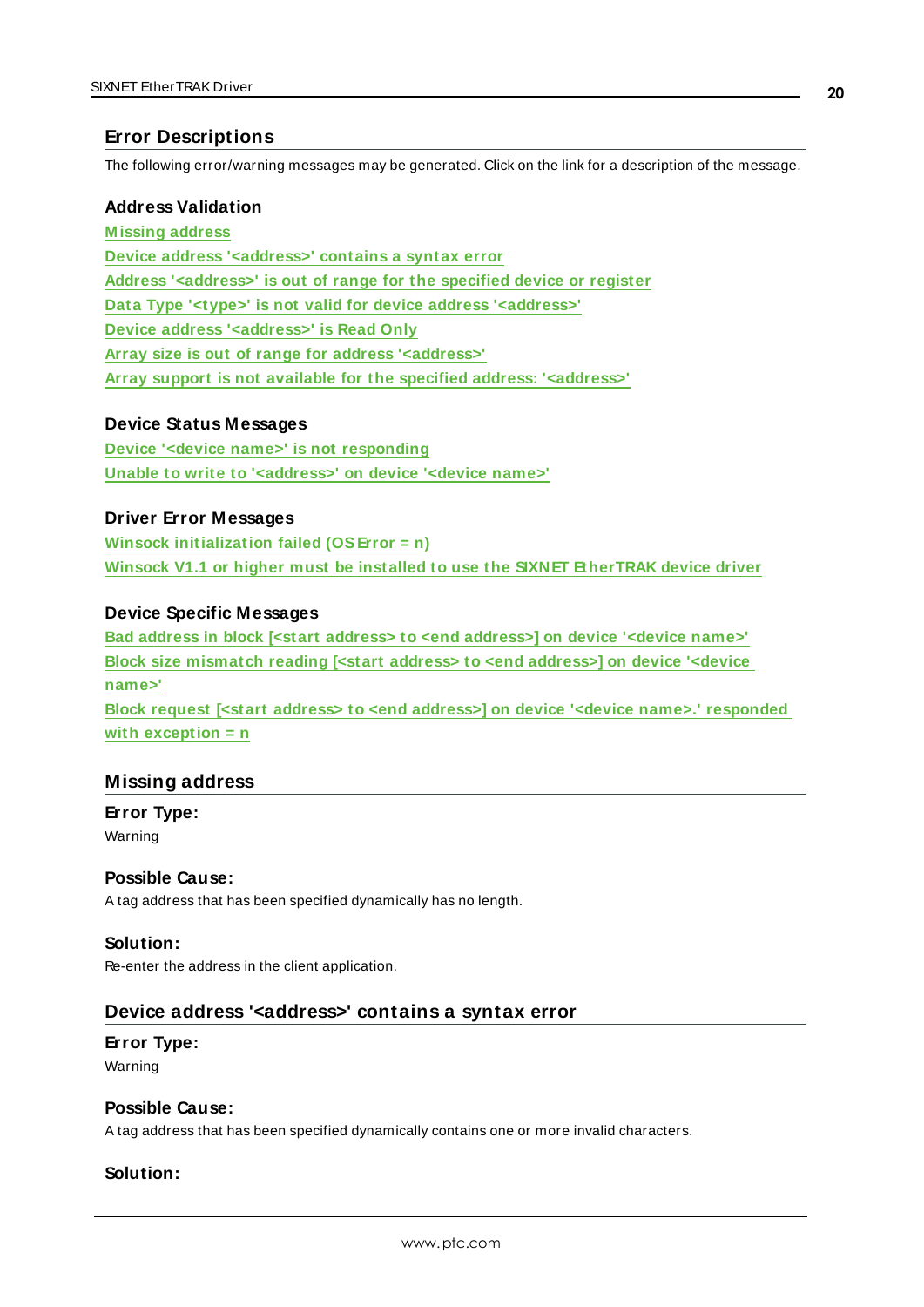<span id="page-20-0"></span>Re-enter the address in the client application.

### **Address '<address>' is out of range for the specified device or register**

#### **Error Type:**

Warning

#### **Possible Cause:**

A tag address that has been specified dynamically references a location that is beyond the range of supported locations for the device.

#### **Solution:**

<span id="page-20-1"></span>Verify that the address is correct; if it is not, re-enter it in the client application.

## **Data Type '<type>' is not valid for device address '<address>'**

#### **Error Type:**

Warning

#### **Possible Cause:**

A tag address that has been specified dynamically has been assigned an invalid data type.

#### **Solution:**

<span id="page-20-2"></span>Modify the requested data type in the client application.

### **Device address '<address>' is Read Only**

#### **Error Type:**

Warning

#### **Possible Cause:**

A tag address that has been specified dynamically has a requested access mode that is not compatible with what the device supports for that address.

#### **Solution:**

<span id="page-20-3"></span>Change the access mode in the client application.

#### **Array size is out of range for address '<address>'**

#### **Error Type:**

Warning

#### **Possible Cause:**

A tag address that has been specified dynamically is requesting an array size that is too large for the address type or block size of the driver.

#### **Solution:**

Re-enter the address in the client application to specify a smaller value for the array or a different starting point.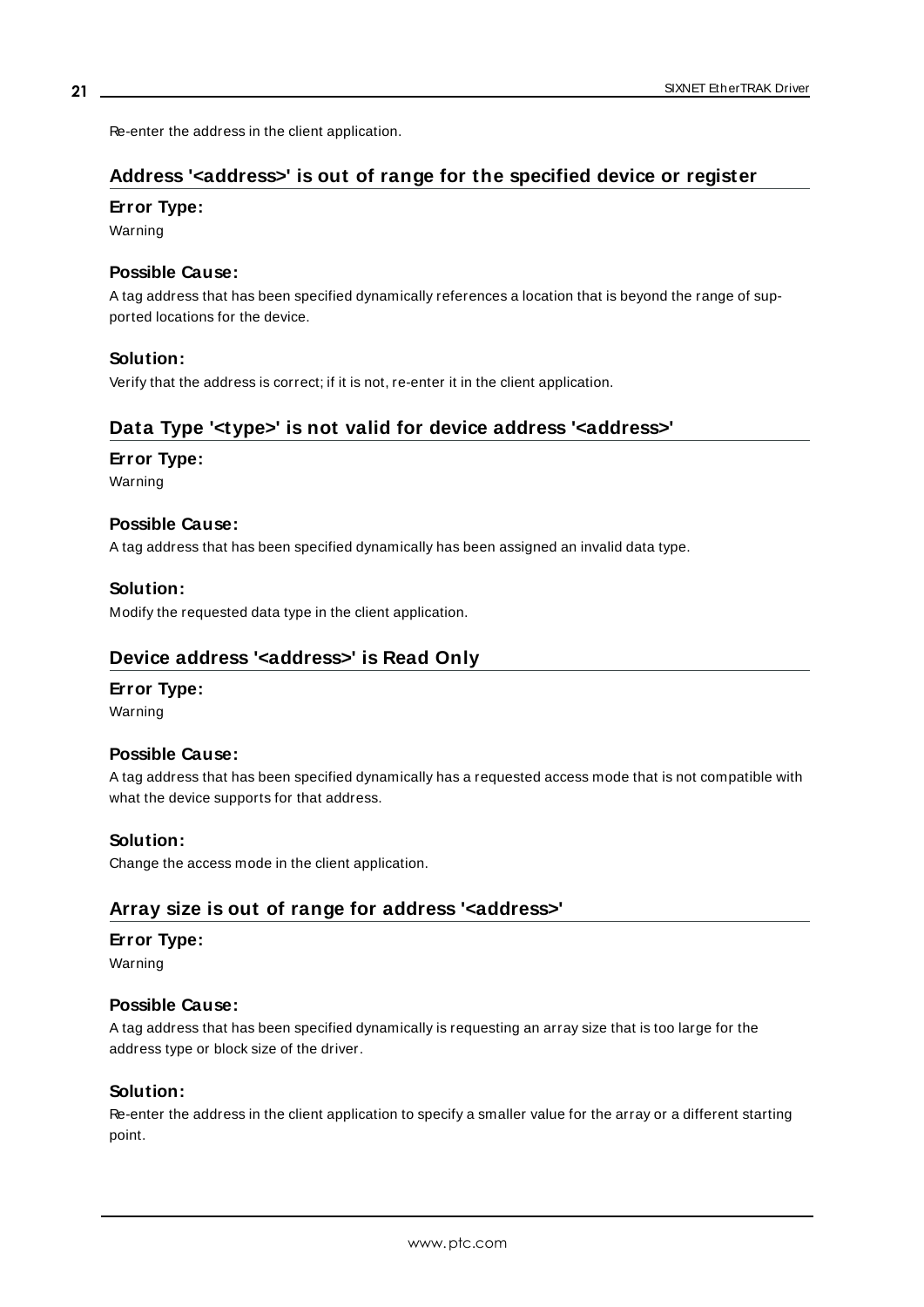### <span id="page-21-0"></span>**Array support is not available for the specified address: '<address>'**

#### **Error Type:**

Warning

#### **Possible Cause:**

A tag address that has been specified dynamically contains an array reference for an address type that doesn't support arrays.

#### **Solution:**

<span id="page-21-1"></span>Re-enter the address in the client application to remove the array reference or correct the address type.

#### **Device '<device name>' is not responding**

#### **Error Type:**

Serious

#### **Possible Cause:**

- 1. The serial connection between the device and the Host PC is broken.
- 2. The communications properties for the serial connection are incorrect.
- 3. The named device may have been assigned an incorrect Network ID.
- 4. The response from the device took longer to receive than the amount of time specified in the "Request Timeout" device property.

#### **Solution:**

- 1. Verify the cabling between the PC and the PLC device.
- 2. Verify that the specified communications properties match those of the device.
- 3. Verify that the Network ID given to the named device matches that of the actual device.
- 4. Increase the Request Timeout property so that the entire response can be handled.

#### <span id="page-21-2"></span>**Unable to write to '<address>' on device '<device name>'**

#### **Error Type:**

Serious

#### **Possible Cause:**

- 1. The serial connection between the device and the Host PC is broken.
- 2. The communications properties for the serial connection are incorrect.
- 3. The named device may have been assigned an incorrect Network ID.

#### **Solution:**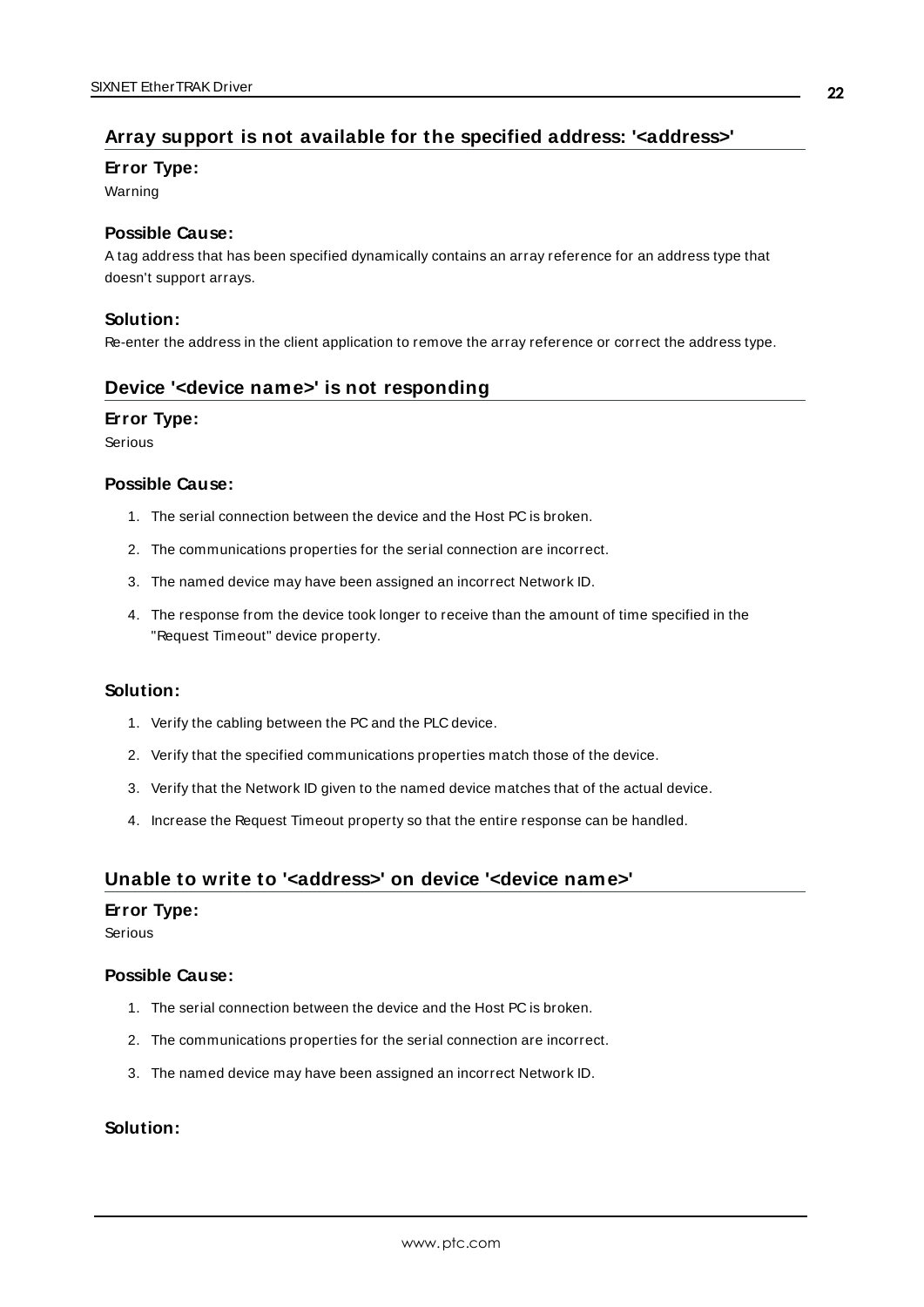- 1. Verify the cabling between the PC and the PLC device.
- 2. Verify that the specified communications properties match those of the device.
- 3. Verify that the Network ID given to the named device matches that of the actual device.

### <span id="page-22-0"></span>**Winsock initialization failed (OS Error = n)**

#### **Error Type:**

Fatal

| l OS Error | Indication                                                                                           | <b>Possible Solution</b>                                                               |
|------------|------------------------------------------------------------------------------------------------------|----------------------------------------------------------------------------------------|
| 10091      | Indicates that the underlying network sub-<br>system is not ready for network communication.         | Wait a few seconds and restart the<br>I driver.                                        |
| 10067      | Limit on the number of tasks supported by the<br>Windows Sockets implementation has been<br>reached. | Close one or more applications that<br>may be using Winsock and restart the<br>driver. |

# <span id="page-22-1"></span>**Winsock V1.1 or higher must be installed to use the SIXNET EtherTRAK device driver**

#### **Error Type:**

Fatal

#### **Possible Cause:**

The version number of the Winsock DLL found on the system is less than 1.1.

#### **Solution:**

<span id="page-22-2"></span>Upgrade Winsock to version 1.1 or higher.

# **Bad address in block [<start address> to <end address>] on device '<device name>'**

#### **Error Type:**

Serious

#### **Possible Cause:**

An attempt has been made to reference a nonexistent location in the specified device.

#### **Solution:**

Verify the tags assigned to addresses in the specified range on the device and eliminate ones that reference invalid locations.

# <span id="page-22-3"></span>**Block size mismatch reading [<start address> to <end address>] on device '<device name>**

#### **Error Type:**

Fatal for addresses falling in this block.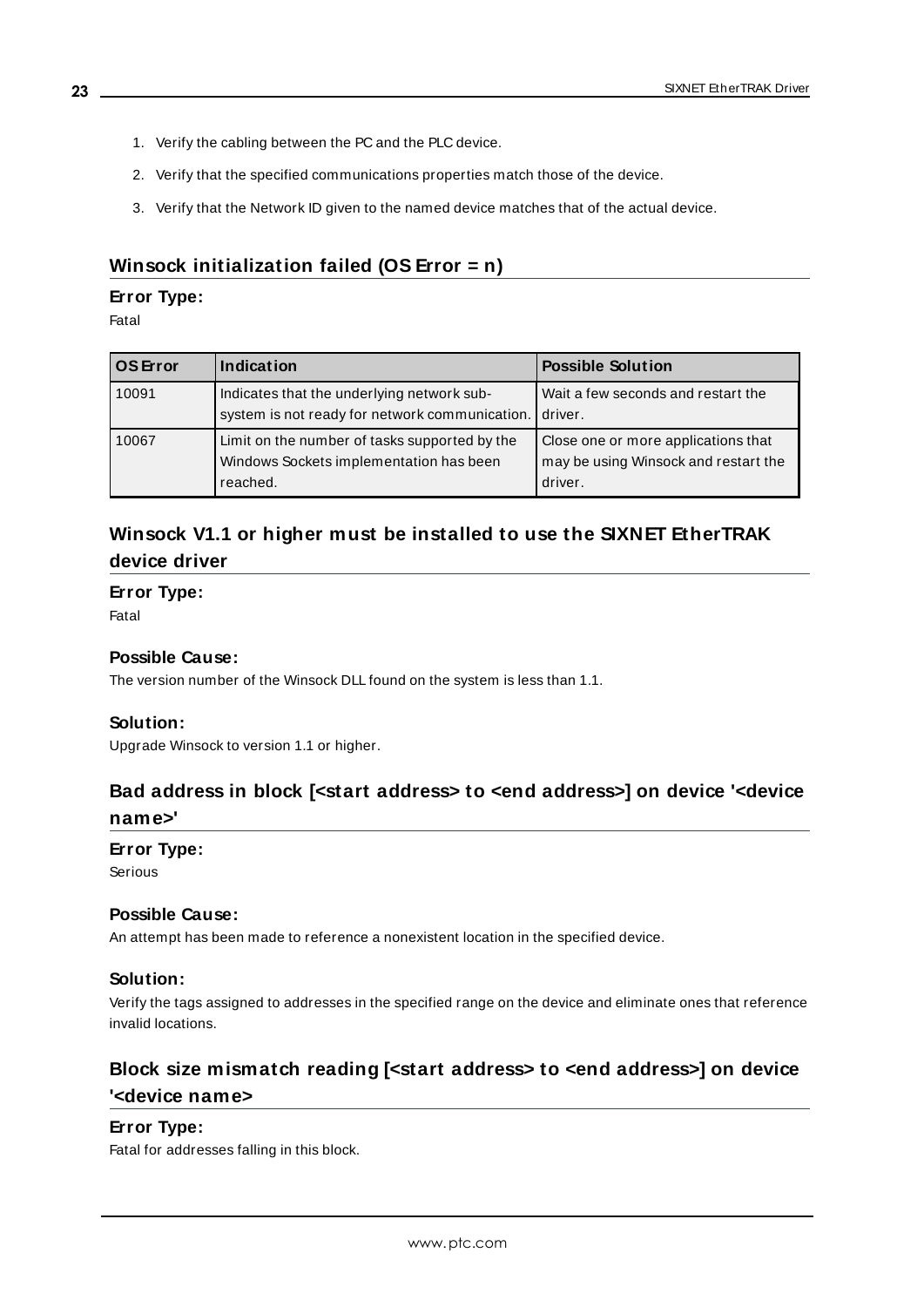#### **Possible Cause:**

The driver attempted to read a block of memory in the PLC. The PLC responded with no error, but did not provide the driver with the requested block size of data.

#### **Solution:**

<span id="page-23-0"></span>Ensure that the range of memory exists for the PLC.

# **Block request [<start address> to <end address>] on device '<device name>' responded with exception = n**

#### **Error Type:**

Fatal for addresses falling in this block.

#### **Possible Cause:**

The driver attempted to read a block of memory in the PLC. The PLC responded with the exception error shown.

#### **Solution:**

Ensure that the range of memory or data type exists for the PLC.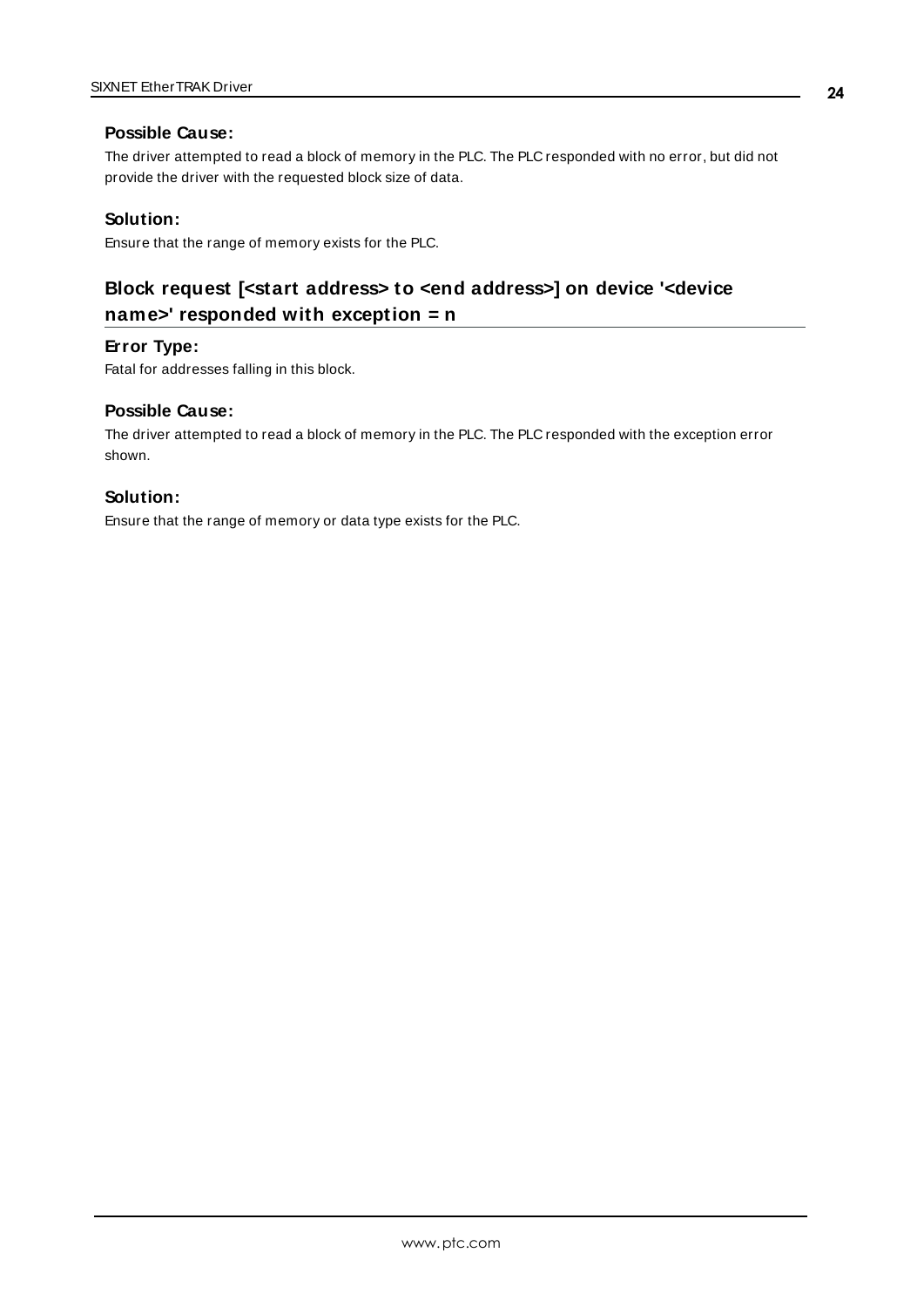# <span id="page-24-0"></span>Index

# **A**

Address '<address>' is out of range for the specified device or register [21](#page-20-0) Address Descriptions [18](#page-17-0) Addressing RS-485 RemoteTRAK Devices over the Ethernet [14](#page-13-0) Array size is out of range for address '<address>' [21](#page-20-3) Array support is not available for the specified address [22](#page-21-0) Array support is not available for the specified address:'<address>' [22](#page-21-0) Attempts Before Timeout [11](#page-10-1) Auto-Demotion [11](#page-10-0)

## **B**

Bad address in block [<start address> to <end address>] on device '<device name>' [23](#page-22-2) BCD [16](#page-15-1) Block request [<start address> to <end address>] on device '<device name>' responded with exception = n [24](#page-23-0) Block Size [15](#page-14-1) Block size mismatch reading [<start address> to <end address>] on device '<device name> [23](#page-22-3) Blocks [12](#page-11-1) Boolean [16](#page-15-2)

# **C**

Channel Assignment [8](#page-7-1) Coils [18](#page-17-1) Communications Timeouts [10-11](#page-9-2) Connect Timeout [11](#page-10-2)

# **D**

Data Collection [9](#page-8-1) Data Type '<type>' is not valid for device address '<address>' [21](#page-20-1) Data Types Description [16](#page-15-0) Demote on Failure [11](#page-10-3) Demotion Period [12](#page-11-2)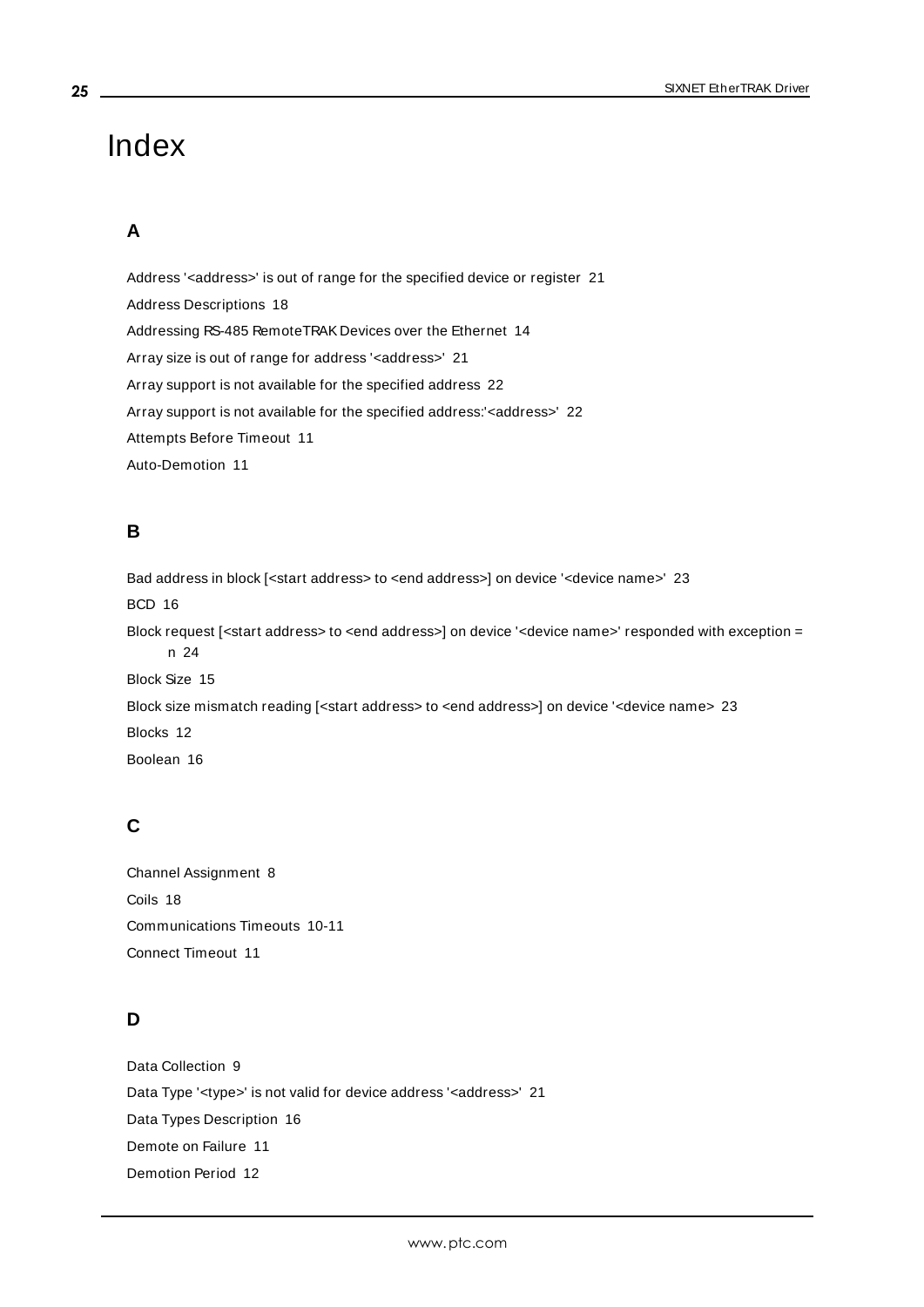Device '<device name>' is not responding [22](#page-21-1) Device address '< address>' contains a syntax error [20](#page-19-2) Device address '< address>' is read only [21](#page-20-2) Device ID [5](#page-4-2) Discard Requests when Demoted [12](#page-11-3) Discretes [12](#page-11-4) Do Not Scan, Demand Poll Only [10](#page-9-3) Driver [8](#page-7-2) DWord [16](#page-15-3)

### **E**

Error Descriptions [20](#page-19-0)

# **F**

Firmware [5](#page-4-3) Float [16](#page-15-4)

# **G**

General [8](#page-7-0)

# **I**

ID [9](#page-8-2) Identification [8](#page-7-0) Initial Updates from Cache [10](#page-9-4) Inter-Request Delay [11](#page-10-4)

# **L**

LBCD [16](#page-15-5) Long [16](#page-15-6)

### **M**

Missing address [20](#page-19-1)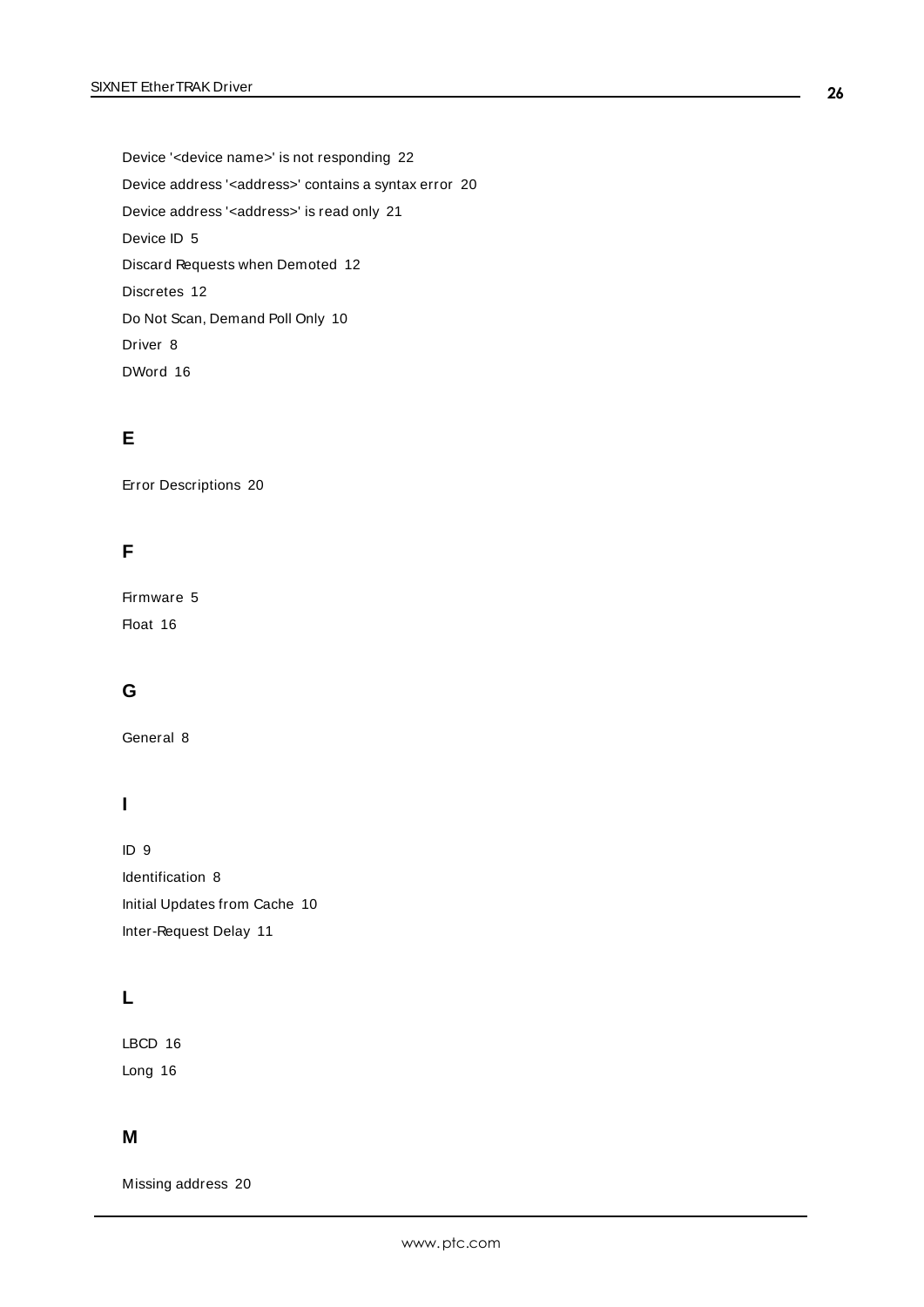Modbus Open Protocol [5](#page-4-4) Model [8](#page-7-3)

## **N**

Name [8](#page-7-4) Network [5](#page-4-2)

# **O**

Operating Mode [9](#page-8-0) Optimizing Your SIXNET EtherTRAK Communications [15](#page-14-0) Overview [4](#page-3-1)

# **P**

performance [15](#page-14-2) Port [12](#page-11-5) Protocol [5](#page-4-5)

# **R**

Redundancy [13](#page-12-0) Registers [12,](#page-11-6) [18](#page-17-2) Request Timeout [11](#page-10-5) Respect Tag-Specified Scan Rate [10](#page-9-5)

# **S**

Scan Mode [10](#page-9-6) Setup [5](#page-4-0) Short [16](#page-15-7) Simulated [9](#page-8-3)

# **T**

TCP/IP [12](#page-11-0) Timeouts to Demote [12](#page-11-7)